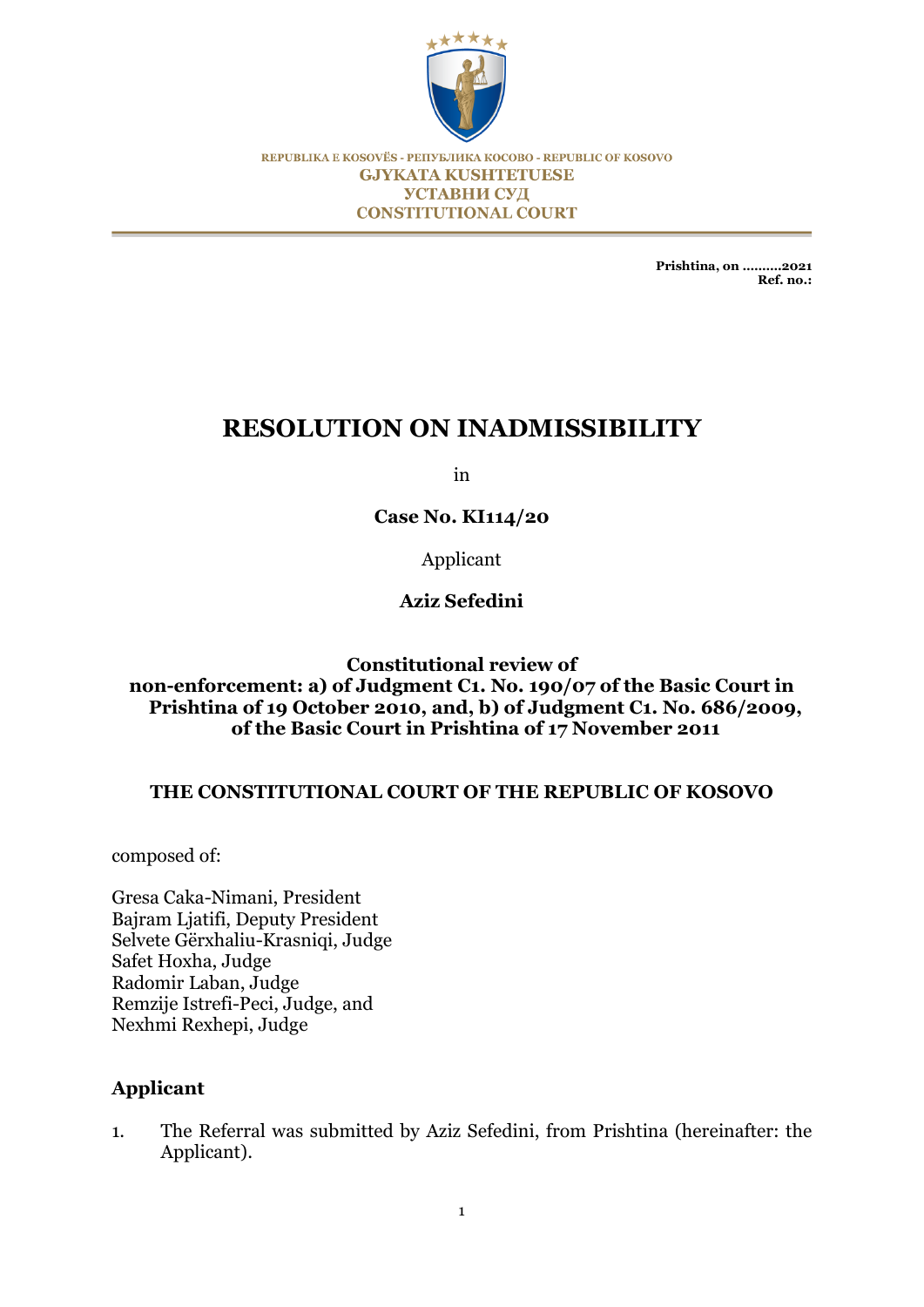# **Challenged decision**

2. The Applicant challenges the non-enforcement of two final judgments of the Basic Court in Prishtina (hereinafter: the Basic Court), namely: a) Judgment C1. No. 190/07 of the Basic Court of 19 October 2010 and, b) Judgment C1. No. 686/2009 of the Basic Court of 17 November 2011.

# **Subject matter**

3. The subject matter is the constitutional review of the non-enforcement procedure of two judgments of the Basic Court, which according to the Applicant's allegations have violated his rights guaranteed by Article 31 [Right to Fair and Impartial Trial] of the Constitution of the Republic of Kosovo (hereinafter: the Constitution), in conjunction with Article 6 [Right to a fair trial] of the European Convention on Human Rights (hereinafter: the ECHR).

# **Legal basis**

4. The Referral is based on paragraphs 1 and 7 of Article 113 [Jurisdiction and Authorized Parties] of the Constitution, Articles 22 [Processing Referrals] and 47 [Individual Requests] of Law No. 03/L-121 on the Constitutional Court of the Republic of Kosovo (hereinafter: the Law) and Rule 32 [Filing of Referrals and Replies] of the Rules of Procedure of the Constitutional Court of the Republic of Kosovo (hereinafter: the Rules of Procedure).

# **Proceedings before the Court**

- 5. On 20 July 2020, the Constitutional Court (hereinafter: the Court) received the Applicant's Referral.
- 6. On 21 July 2020, the President of the Court appointed Judge Bekim Sejdiu as Judge Rapporteur and the Review Panel composed of Judges: Gresa Caka-Nimani (Presiding), Bajram Ljatifi and Safet Hoxha.
- 7. On 24 August 2020, the Court notified the Applicant about the registration of the Referral.
- 8. On 1 February 2021, the Applicant sent an urgency to the Court requesting that the Court renders a decision on his Referral as soon as possible, citing his serious health condition.
- 9. On 4 February 2021, the Court notified the Special Chamber of the Supreme Court on Privatization Agency of Kosovo Related Matters (hereinafter: the Special Chamber of the Supreme Court) about the registration of the Referral. In addition, the Court requested from the Special Chamber of the Supreme Court: *a) specific information regarding the Applicant's case, and, b) to submit to the Court all relevant decisions regarding the proceedings conducted by the Applicant before the Special Chamber.*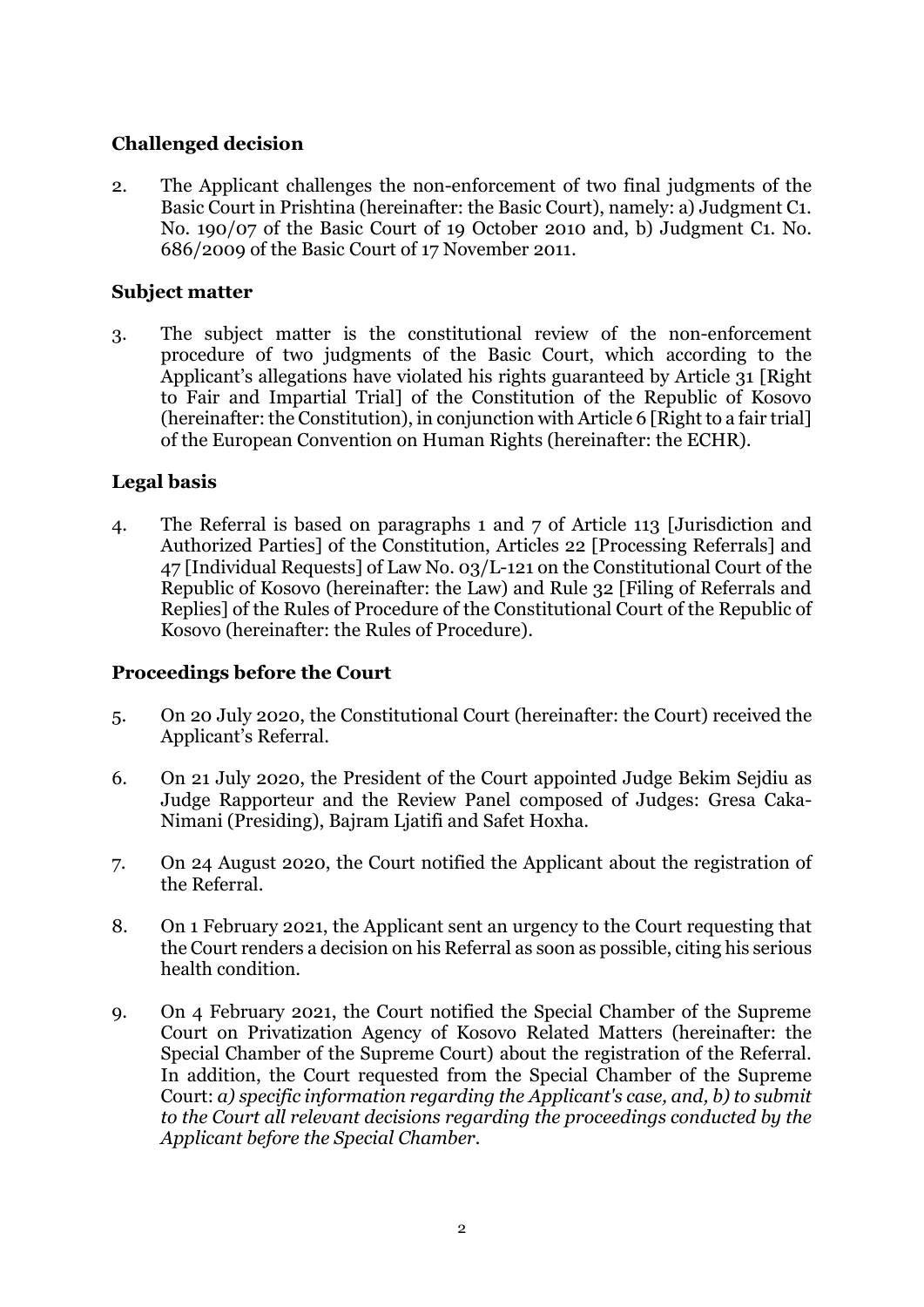- 10. On the same date, the Court also sent a letter to the Applicant requesting additional information regarding his Referral.
- 11. On 8 February 2021, the Special Chamber of the Supreme Court sent its replies as well as the requested decisions.
- 12. On 18 February 2021, the Applicant also sent his responses to the Court's request.
- 13. On 28 April 2021, the Court notified the Privatization Agency about the registration of the Referral and also requested information regarding the Applicant's proceedings conducted before it.
- 14. On 11 May 2021, the Applicant sent the urgency to the Court requesting that his referral be resolved as soon as possible due to his serious health condition.
- 15. On 17 May 2021, pursuant to paragraph 5 of Article 114 [Composition and Mandate of the Constitutional Court] of the Constitution and Rule 12 (Election of President and Deputy President) of the Rules of Procedure, Judge Gresa Caka-Nimani was elected President of the Constitutional Court. Based on paragraph 4 of Rule 12 of the Rules of Procedure and Decision of the Court, it was determined that Judge Gresa Caka-Nimani will take over the duty of the President of the Court after the end of the mandate of the current President of the Court Arta Rama-Hajrizi on 25 June 2021.
- 16. On 19 May 2021, the Privatization Agency sent its responses to the Court's request.
- 17. On 25 May 2021, based on item 1.1 of paragraph 1 of Article 9 (Prior termination of the mandate) of the Law and Rule 7 (Resignation of Judges) of the Rules of Procedure, Judge Bekim Sejdiu resigned as a judge before the Constitutional Court.
- 18. On 27 May 2021, the President of the Court, Arta Rama-Hajrizi, by Decision No. KI48/21, appointed Judge Radomir Laban as Judge Rapporteur replacing Judge Bekim Sejdiu following his resignation.
- 19. On 15 June 2021, the Court sent a new letter to the Special Chamber of the Supreme Court for further clarifications and information.
- 20. On 26 June 2021, pursuant to paragraph 4, of Rule 12 of the Rules of Procedure and Decision KK-SP 71-2/21 of the Court, Judge Gresa Caka-Nimani took over the duty of the President of the Court, while based on item 1.1 of paragraph 1, of Article 8 (Termination of mandate) of the Law, President Arta Rama-Hajrizi ended the mandate of the President and Judge of the Constitutional Court.
- 21. On 1 July 2021, the Special Chamber of the Supreme Court sent clarifications and information regarding the Court's letter of 10 June 2021.
- 22. On 6 July 2021, the Court sent a new letter to the Special Chamber of the Supreme Court to obtain other necessary documents and judgments.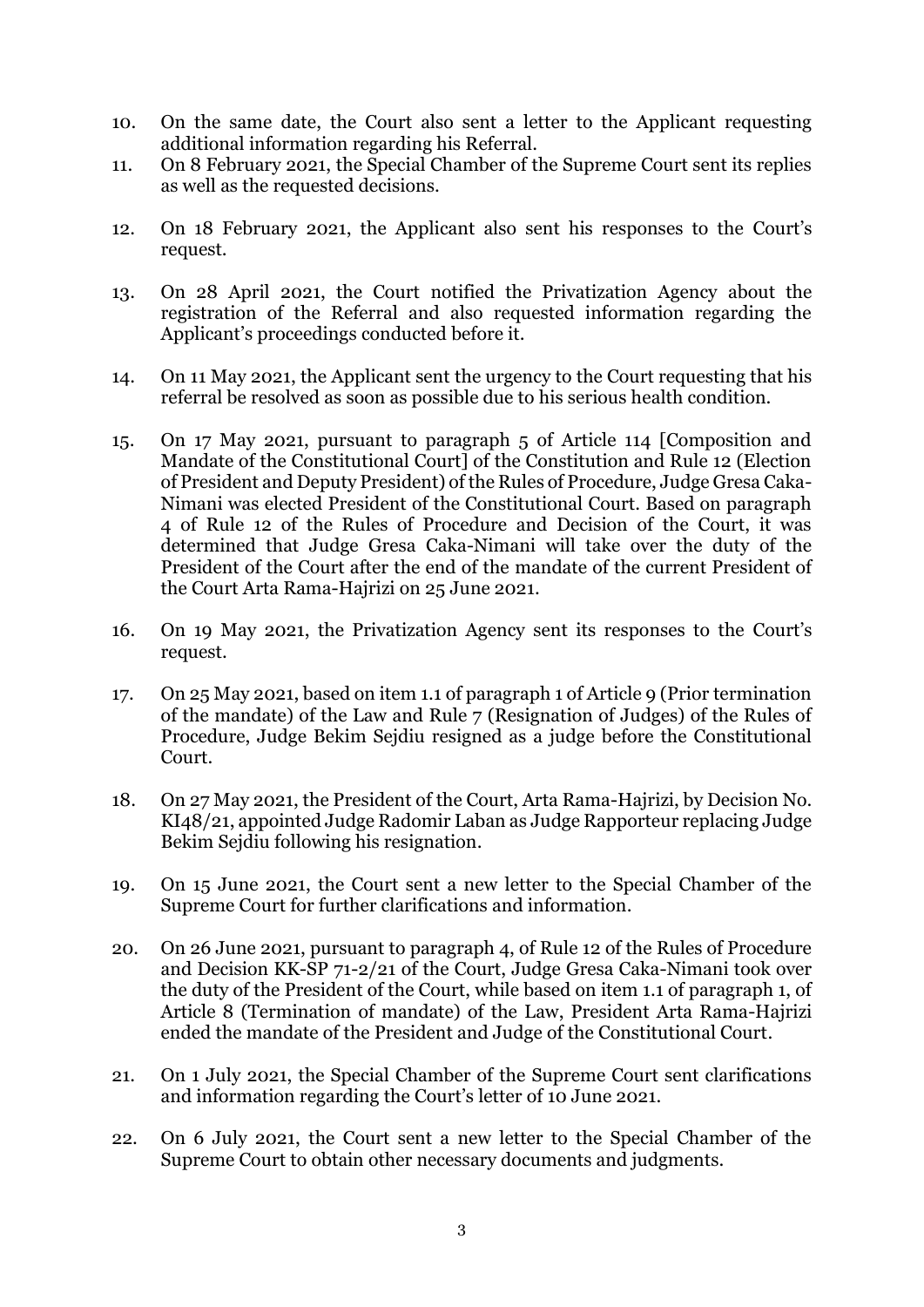- 23. On 8 July 2021, the Court received the requested documents and judgments from the Special Chamber of the Supreme Court by electronic mail.
- 24. On 14 July 2021, the Court sent a new letter to the Special Chamber of the Supreme Court requesting that the Special Chamber regularly notifies the Court about all proceedings taken in connection with the Applicant's Referral, as well about all decisions of the panels of the Special Chamber taken in the meantime. in connection with the present Referral.
- 25. On 15 July 2021, the Special Chamber of the Supreme Court sent a reply via electronic mail to the Court's letter of 14 July 2021.
- 26. On 20 October 2021, the Review Panel considered the report of the Judge Rapporteur, and with majority of votes made a recommendation to the Court on the inadmissibility of the Referral.

## **Summary of facts**

- 27. Based on the case file, the Court notes that the essence of the Applicant's Referral referrs to two court (contested) proceedings initiated by the Applicant regarding,
	- *i) annulment of the decision on termination of employment relationship and payment of unpaid monthly personal income for the period from 17 July 1991 to 16 June 1999, where "SOE Auto Prishtina" also appears as responding party", and*
	- *ii) unpaid personal income for the period from 10 October 1999 to 31 December 2003, whereby the Socially-Owned Enterprise "Auto Prishtina" (hereinafter: "SOE Auto Prishtina") appears as respondent.*
- 28. In view of this, the Court will further present separately in the report the court proceedings conducted by the Applicant before the Basic Courts in the procedure of deciding on statements of claims, as well as the court proceedings initiated by him for the purpose of enforcement of judgments, both before the Privatization Agency and before the Special Chamber of the Supreme Court.

#### **First court proceedings of the Applicant, regarding the statement of claim for annulment of the decision on termination of employment relationship with "SOE Auto-Prishtina" and the payment of unpaid monthly personal income for the period from 17 July 1991 to 16 June 1999**

- 29. On an unspecified date, the Applicant filed the statement of claim with the Basic Court against the abovementioned *"SOE "Auto-Prishtina"*, in which it requested the annulment of the decision on termination of employment relationship and payment of unpaid salaries by "SOE", for the period from 17 July 1991 to 16 June 1999.
- 30. On 17 November 2011, the Basic Court held a main hearing session which was not attended by the respondent *SOE "Auto-Prishtina"*, despite the fact, as stated in the reasoning of the Basic Court, *"that it was summoned in the proper*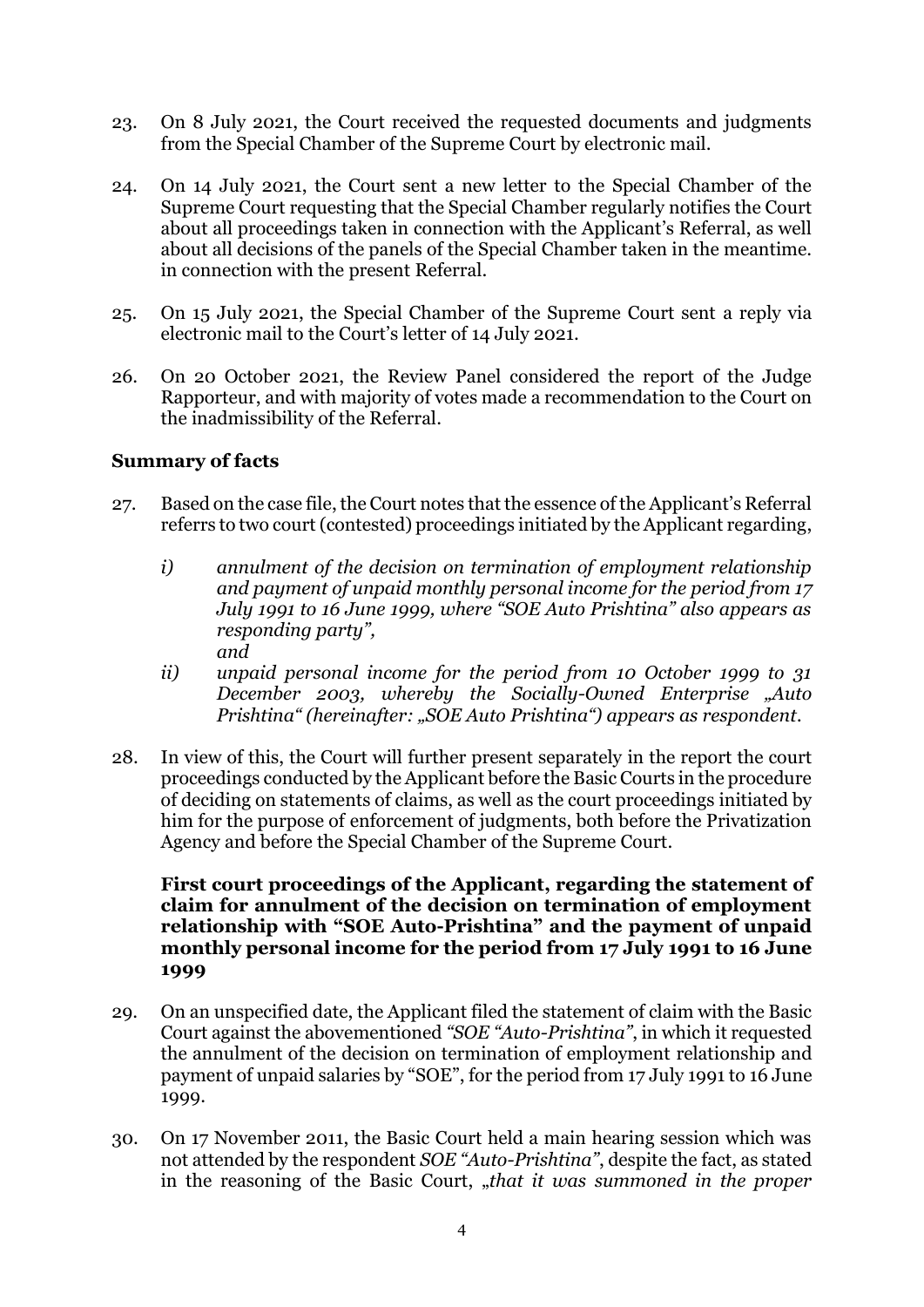*manner in terms of Article 423.4 of the Law on Contested Procedure (hereinafter: LCP) by the court."*

- 31. On the same date, the Basic Court, by Judgment C1. No. 686/2009, by which: I. approved the statement of claim of the Applicant as grounded, II. annulled as unlawful decision of the respondent *SOE "Auto-Prishtina"* 02-414 of 17 July 1991, which terminated the employment relationship of the Applicant, III. Obliged the respondent *SOE "Auto-Prishtina"* to compensate the Applicant for unpaid monthly salaries during the time he was dismissed from employment relationship, namely from 17 July 1991 to 16 May 1999, in the amount of 29,556.08 euro with legal interest of 3.5% starting from 01 October 2006.
- 32. The reasoning of Judgment C1. No. 686/2009 of the Basic Court states:

*"The respondent by decision no. 02-414 of 17 July 1991 terminated his employment relationship with the claimant because he voluntarily terminated his job and voluntarily left his working place […]*

*In the present case, the challenged decision, which terminated his employment relationship with the respondent was unlawful […]*

*The court found that the claimant had not committed a serious work misconduct on the day he left the working place, the claimant* (Applicant) *had a certificate from a doctor that he was incapable for that working day when he got out during working hours, but the aim was to terminate the employment relationship of the claimant on the basis of legal provisions that were in force, which were discriminatory and contrary to the provisions of the Regulation of the respondent and the Law on Fundamental Rights from Employment, Article 59 […]"*

33. As to the amount of monetary compensation awarded to the Applicant, the reasoning of the judgment of the Basic Court reads*:*

> *"[…] as a result of termination of employment relationship, the court, at the suggestion of the authorized claimant, ordered a financial expertise performed by an authorized expert in this field Sh.B from Prishtina of 02.10.2006, which determines that the amount of salaries for the job position of material accountant with the respondent, for the disputed time, namely from 17.07.1991. until 16.06.1999, is in the amount of 29,556.08 euro, including interest".*

34. From the case file, the Court finds that the respondent *"SOE Auto Prishtina"* did not file appeal with the District Court against Judgment C1. No. 686/2009, of the Municipal Court, therefore, it has become final.

## **Enforcement proceedings of Judgment C1. No. 686/2009 of the Basic Court, against** *"SOE Auto Prishtina"***, represented by the Privatization Agency**

35. The Applicant, through an authorized representative, initiated the procedure of enforcement of Judgment C1. No. 686/2009 of the Basic Court of 17 November 2011, against *"SOE Auto Prishtina"* represented by the Privatization Agency.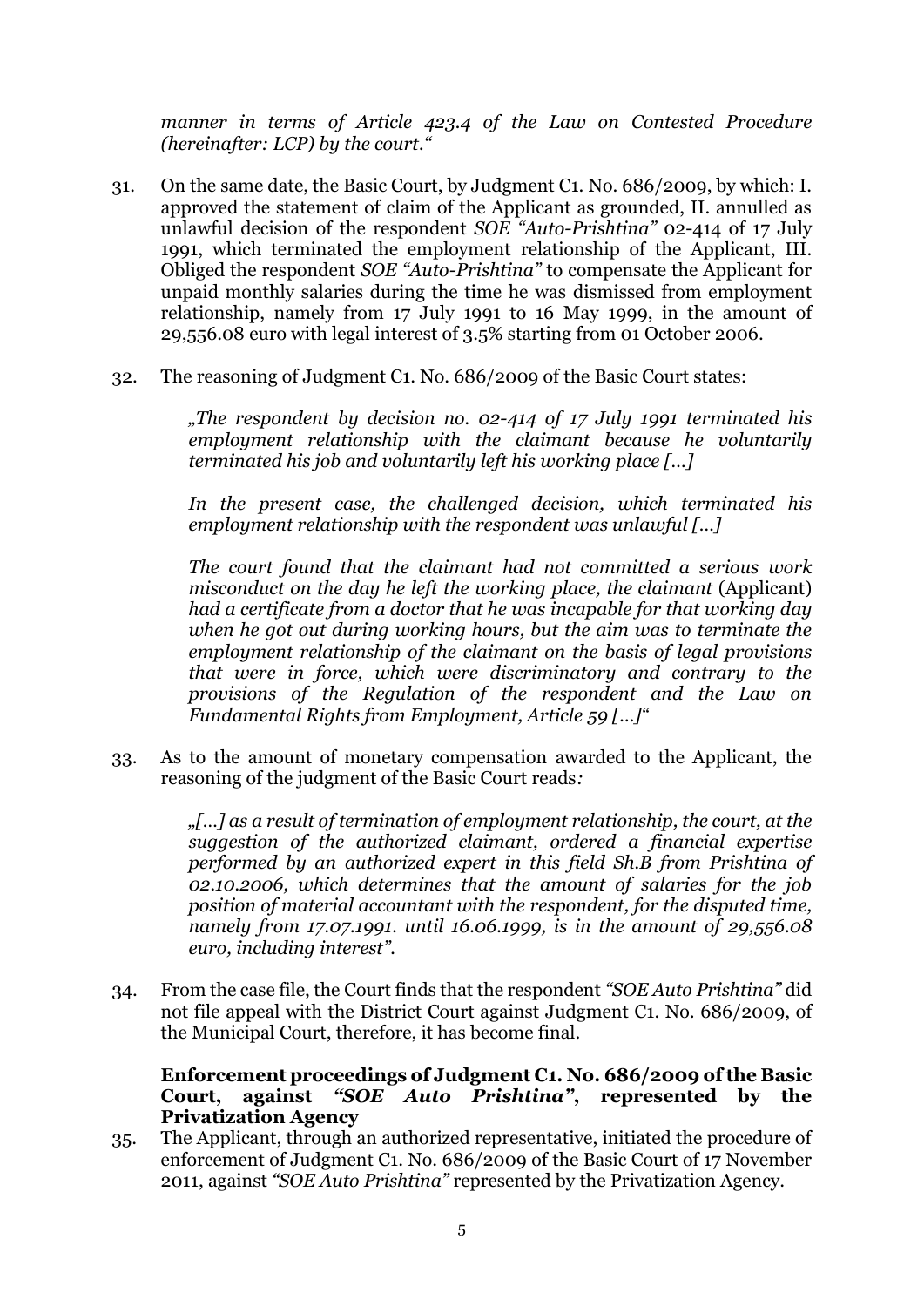- 36. On 31 December 2012, the Basic Court rendered Decision E. No. 2394/12, which allows the enforcement of Judgment C1. No. 686/2009, of the Basic Court of 17 November 2011.
- 37. The case file shows that on 29 July 2014, the Privatization Agency published a notice in the daily newspapers "*Kosova Sot"* and "*Tribuna"*, as well as on the official website of the Privatization Agency, stating "that the liquidation *procedure of "SOE Auto Prishtina" has commenced and that the deadlines for submitting requests for claims related to liquidation are until 11 September 2014".* The Privatization Agency published the same notice on 8 August 2014.
- 38. On 19 October 2014, the Applicant submitted to the Privatization Agency, as a representative of *"SOE Auto Prishtina"* a request for payment of *"Claims for unpaid salaries"* pursuant to Judgment C1. No. 686/2009 of the Basic Court.
- 39. On 18 May 2015, the Privatization Agency rendered Decision PRN126-0242, regarding the request for enforcement of Judgment C1. No. 686/2009, in which it stated: *"request claiming compensation for unpaid salaries in the amount of 29,556.08 euro for the period from 17.07.1991 until 16.06.1999. with legal interest of 3.5% until the final payment and costs of the procedure in the amount of 632.00 euro, is rejected as invalid, due to the fact that the request was submitted on 19.09.2014, which is after the deadline for submission of requests. The deadline for submitting requests was 11 September 2014@.*
- 40. For such reasoning of Decision PRN126-0242, the Privatization Agency stated:

*"[...] that the applicant has submitted a statement along with the accompanying documentation stating that the reason for submitting the request after the deadline is that he has been having serious health problems lately […]*

*The Liquidation Administration, after reviewing the medical reports submitted by the Applicant, first determines that the Applicant does not at any time diagnose any disease that would completely prevent the latter from submitting the request within the deadlines.*

*In addition, these reports cannot be considered a convincing justification because the reporting dates differ from the reports issued in May 2014, when the SOE was not yet in liquidation until the last report submitted here, dated 26.08.2014. From this date until 11 September 2014, which was the deadline for submitting the request for liquidation, the applicant had another 16 days to submit the request within the set deadlines..*

*On the other hand, the Applicant's explanation that he should have been personally informed by the Kosovo Privatization Agency is also unconvincing. This is because the liquidation authority considers that it has taken all necessary steps to inform potential stakeholders, including the applicant.*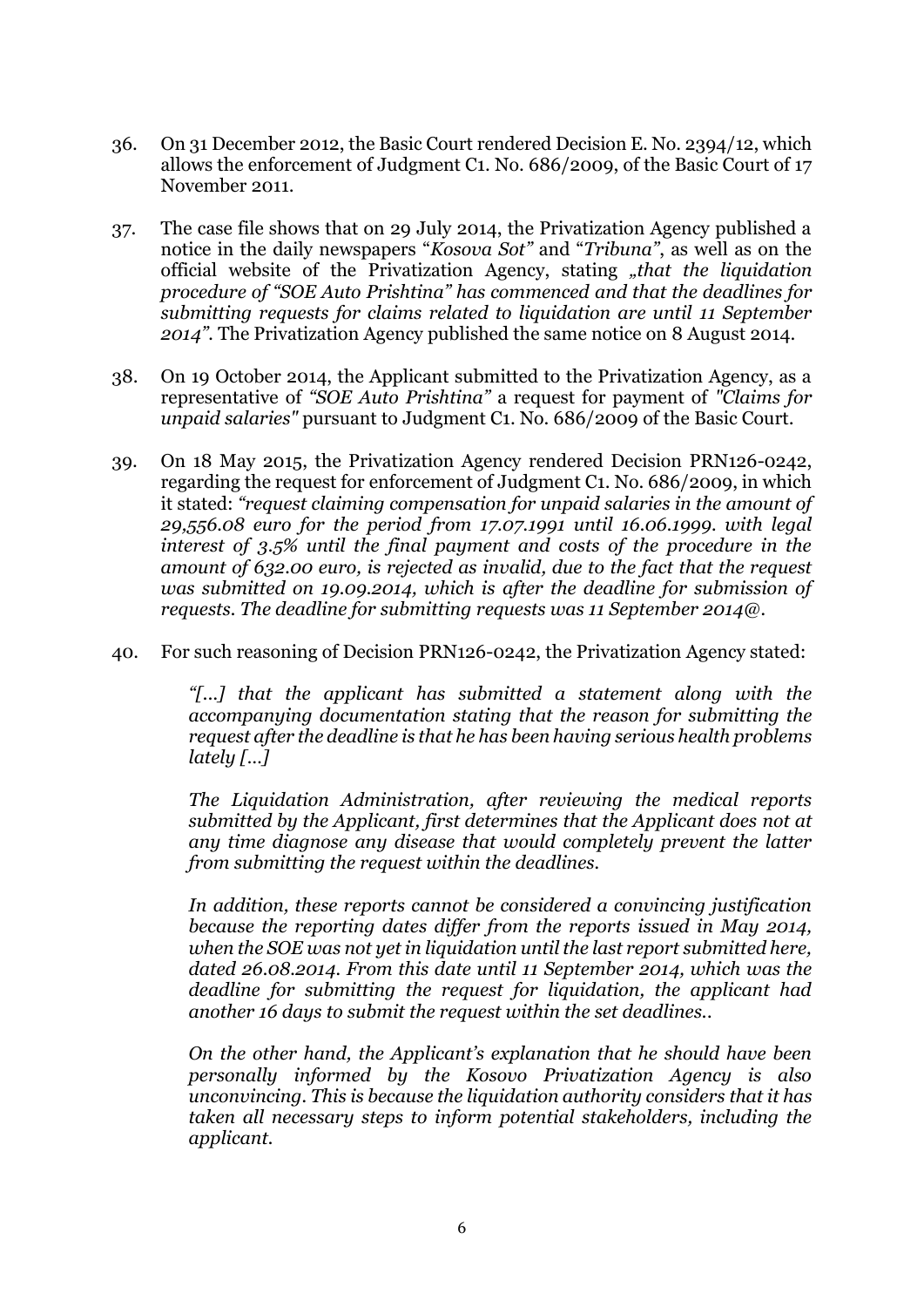*Article 35.3 of the Annex to Law no. 04/L-034 provides: "If the alleged creditor or interest holder provides compelling justification for late filing, the Liquidation Authority may in its sole discretion accept a Proof of Claim or Interest submitted after the Claims Submission Deadline, if the proof of Claim or Interest is filed not later than thirty (30) days after the Claims Submission Deadline".*

- 41. On 12 June 2015, the Applicant sent to the Special Chamber of the Supreme Court a request for reconsideration of Decision PRN126-0243, of the Privatization Agency of 18 May 2015.
- 42. On 6 October 2015, the Privatization Agency sent to the Special Chamber of the Supreme Court "Request for legal instruction", where it requested "that the *Special Chamber issue instructions as to whether the executive court or the Private Enforcement Agent, as well as the banking institutions in Kosovo, have the legal right to make payments of trust funds as regards Socially Owned Enterprises in liquidation by PAK."*
- 43. On 15 October 2015, at the request of the Privatization Agency, the Special Chamber of the Supreme Court issued Instruction C-IV-15-1607, which states:

*"I. From the day of submitting the notification of the Liquidation Decision until the end of the Liquidation, any court, administrative or arbitration proceedings against the company and its assets subject to the Liquidation Decision, including enforcement proceedings of final decisions regarding monetary claims, shall be SUSPENDED.*

*II. Suspension of proceedings shall not apply in cases provided for in paragraph 3 of Article 10 of the Annex to the Law (No. 04 L-034) on PAK*

*III. Suspended proceedings may be allowed to continue only by the adoption of a request by the Special Chamber."*

44. The Special Chamber of the Supreme Court explained its position as follows:

*"[…] the Chamber finds that the proper interpretation of these provisions means, in the case of judicial, administrative and arbitration proceedings, but also enforcement proceedings, which are directed against companies and their property that are the subject of the liquidation decision, these proceedings are suspended from the date of notification until the end of the liquidation procedure.*

*The implementation of this law is binding not only on PAK and the courts but also on all other institutions, including banks as well as private executors.*

*When receiving such proposals against SOEs that are in liquidation in the cases attached to the request, PAK is obliged to react within the legal powers and competencies it has.*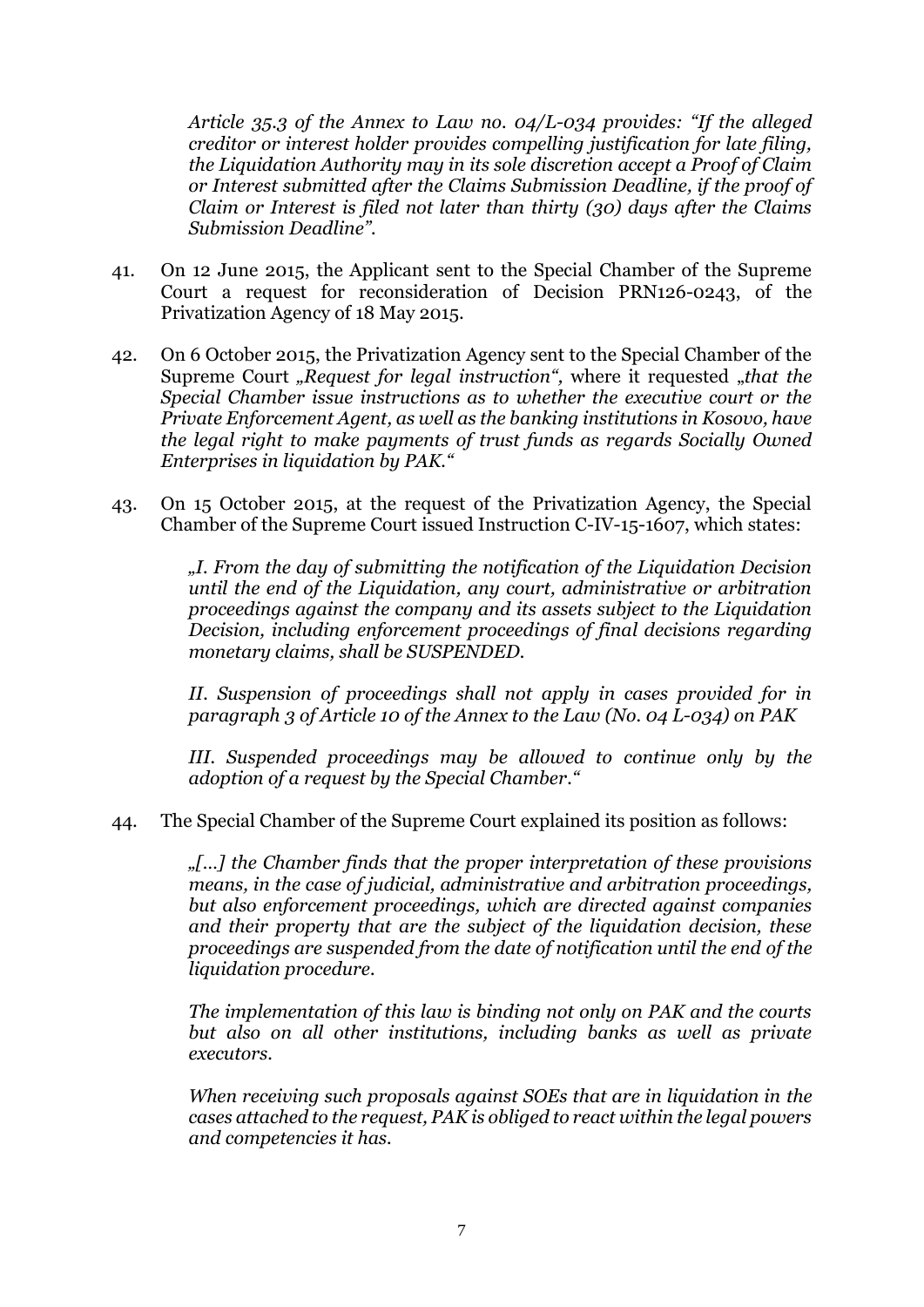*The Law on PAK is a special law (Lex Specales) that is implemented in such cases and excludes the implementation of all other general laws (Article 31, paragraph 1 of this law)."*

- 45. On 23 October 2015, the Privatization Agency, following the issuance of Instruction C-IV-15-1607 of Special Chamber of the Supreme Court, sent a submission to the Basic Court requesting to suspend the enforcement of Judgment C1. No. 686/2009, stating "that the enforcement debtor SOE "Auto-*Prishtina" in Prishtina is a socially-owned enterprise and is in the process of liquidation, which is why the Special Chamber of the Supreme Court of Kosovo issued Instruction no. C-IV-15-1607 of 15 October 2015, stating that: "From the date of submission of the liquidation decision until the end of the liquidation, any court, administrative or arbitration proceedings are SUSPENDED, and they are initiated against the company and its property which is the subject of the liquidation decision, including final decisions of the enforcement proceedings relating to monetary claims" and that the taking of enforcement actions over trust funds would constitute a violation of the legal provisions in force".*
- 46. The Court could not find in the case file whether the Basic Court acted upon the request of the Privatization Agency to suspend the enforcement of Judgment C1. No. 686/2009.
- 47. On 16 October 2017, the Privatization Agency submitted to the Special Chamber of the Supreme Court an objection to the Applicant's request for review of Decision PRN126-0242, of the Privatization Agency of 18 May 2015, stating *"that the deadline for submitting requests in the liquidation procedure was 11.09.2014, while the claimant filed the request on 19.09.2014, thus the request was unspecified. In this regard, the decision of the Liquidation Authority was fair and based on law […]".*
- 48. On 9 March 2021, the Special Chamber of the SCSC issued Judgment C-II-15- 0310-C0001, whereby, the Applicant's request to reconsider the decision of the Privatization Agency PRN126-0242, of 18 May 2015, rejected as ungrounded.
- 49. In the reasoning of the judgment, the Special Panel of the SCSC stated:

*"[…] The Applicant submitted the request to the Liquidation Authority on 19.09.2014, where he requested compensation in the amount of 29,556.08 euro, on behalf of unpaid salaries, relating to the period from 17.07.1991 to 16.06.1999. This request was submitted out of the legal deadline for submitting the request, however, the claiming party stated that he submitted the request after the deadline because he had health problems..*

*Article 35.3 of the Annex to Law No. 04/L-034 stipulates that if the alleged creditor or interest holder provides compelling justification for late filing, the Liquidation Authority may in its sole discretion accept a Proof of Claim or Interest submitted after the Claims Submission Deadline, if the proof of Claim or Interest is filed not later than thirty (30) days after the claims submission deadline. In this case, the applicant submitted a request for compensation of salaries after the deadline for submitting the request,*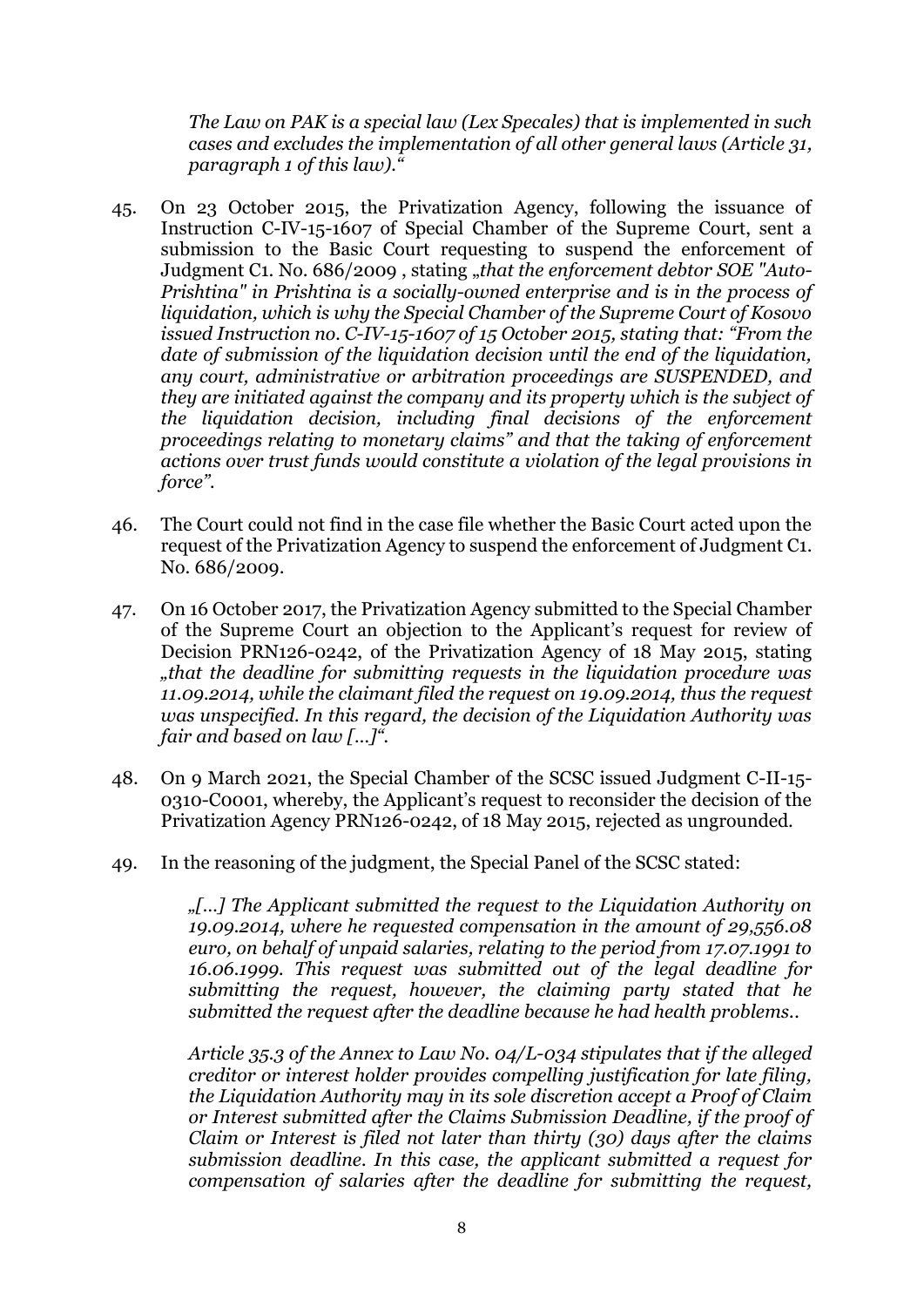*together with several medical evidence, and stated that he could not submit the request on time due to health problems. The liquidation authority considered the request submitted by him and determined that the submitted reasons are not the basis for approving the request submitted by Aziz Sefedini, therefore, it rejected the request for salary compensation because it was submitted outside the deadline for submitting the request".*

- 50. On 12 April 2021, the Applicant filed an appeal with the Appellate Panel of the SCSC against Judgment C-II-15-0310-C0001 of the Special Chamber of the SCSC, alleging violations of procedural provisions, erroneous determination of factual situation and erroneous application of substantive law.
- 51. The Court finds that the proceedings concerning the Applicant's appeal are still pending before the SCSC Appellate Panel.
- 52. The Court explains that such a conclusion was reached on the basis of a letter from the Special Chamber of the Supreme Court of 15 July 2021, resulting from a reply to a letter sent by the Court to the Special Chamber of the Supreme Court on 14 July 2021.
- 53. In a letter of 15 July 2021, the Special Chamber of the Supreme Court stated "*that the Applicant filed an appeal with the Appellate Panel against Judgment C-II-15-0310, of 09.03.2021, which is registered with the SCSC AC-I-21-0232- A0001. The case under number AC-I-21-0232-A0001, was subject to a lot on 12.05.2021 and was sent to the judge and the case will be handled as a priority of the SCSC".*

#### **The second court proceedings of the Applicant, regarding the statement of claim for payment of unpaid monthly personal income for the period from 10 October 1999 until 31 December 2003**

- 54. On an unspecified date, the Applicant filed a statement of claim with the Basic Court against "*SOE Auto Prishtina"*, requesting payment of unpaid personal income, for the period from 10 October 1999 to 31 December 2003.
- 55. On 19 October 2010, the Basic Court held a main hearing which was not attended by the respondent "*SOE Auto Prishtina"*, despite the fact, as stated in the reasoning of the Basic Court, *"that it was duly summoned by the court, but that it did not respond to the summons, nor did it justify its absence, thus holding the main hearing in its absence".*
- 56. On the same date, the Basic Court, by Judgment C1. No. 190/07 approved the statement of claim of the Applicant and determined that the Applicant is in employment relationship with the respondent "*SOE Auto Prishtina"*. At the same time, the Basic Court ordered the respondent "*SOE Auto Prishtina"* to pay the Applicant an amount of money in the amount of 35,726.16 euro on behalf of unpaid personal income for the responding period from 10 October 1999 to 31 December 2003.
- 57. The reasoning of Judgment C1. No. 190/07 of the Basic Court states: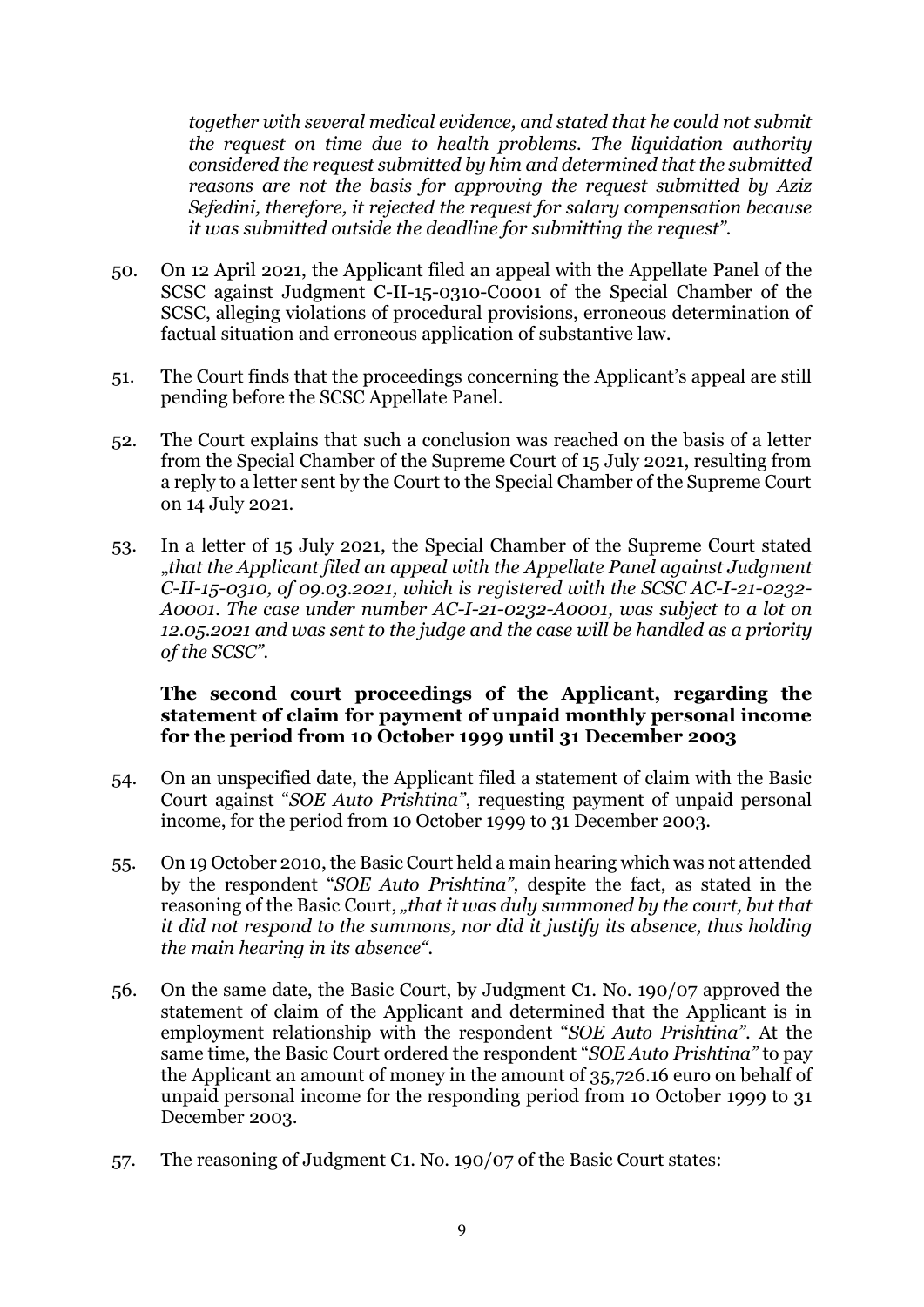*"It is not disputed between the parties that the claimant* (the Applicant) *established an employment relationship with the respondent from 1983 on the duties and tasks of the director until 1991, […]*

*It is also not disputed between the parties that the claimant immediately after the war applied for a job with the respondent and started a job, which means that he must be considered to be in a relationship with the respondent. This court finds that the parties do not dispute the fact that the claimant was not issued any written decision on termination of employment relationship and also no disciplinary proceedings was conducted, but it was ordered by the director - administrator, S.Z., that he no longer has to go to work and that he he is not the employee of the respondent without any explanation.*

*According to Article 175 of the Law on Associated Labor applicable in Kosovo, the employee must be served with a written decision on employment relationship with the employer, which must also contain the reasons for his decision and must contain instructions on the right to object to that decision".*

58. As to the amount of monetary compensation awarded to the Applicant, the reasoning of the Basic Court states:

> *"According to the expertise of the financial expert Sh.B., it follows that the liabilities in the name of personal income and interest for the period from 18.10.1999 until 31.12.2003 of the respondent to the claimant, is a total of 35,725.16 euro".*

59. From the case file, the Court finds that the respondent "*SOE Auto Prishtina"*, did not file appeal with the District Court against Judgment Court C1. No. 190/07 of the Municipal, whereby it became final.

## **Enforcement proceedings of Judgment C1. No. 190/07 of the Basic Court against "***SOE Auto Prishtina"***, represented by the Privatization Agency**

- 60. The Applicant, through an authorized representative, initiated the enforcement proceedings of Judgment C1. No. 190/07 of the Basic Court of 19 October 2010, against "*SOE Auto Prishtina"*, represented by the Privatization Agency.
- 61. On 26 February 2013, the Basic Court rendered Decision E. No. 791/12, which allowed the enforcement of Judgment C1. No. 190/07, of 19 October 2010.
- 62. The case file shows that on 29 July 2014, the Privatization Agency published a notice in the daily newspapers "*Kosova Sot"* and "*Tribuna"*, as well as on the official website of the Privatization Agency, stating *"that the liquidation procedure of "SOE Auto Prishtina" has commenced and that the deadlines for submitting requests for claims related to liquidation are until 11 September 2014".* The Privatization Agency published the same notice on 8 August 2014.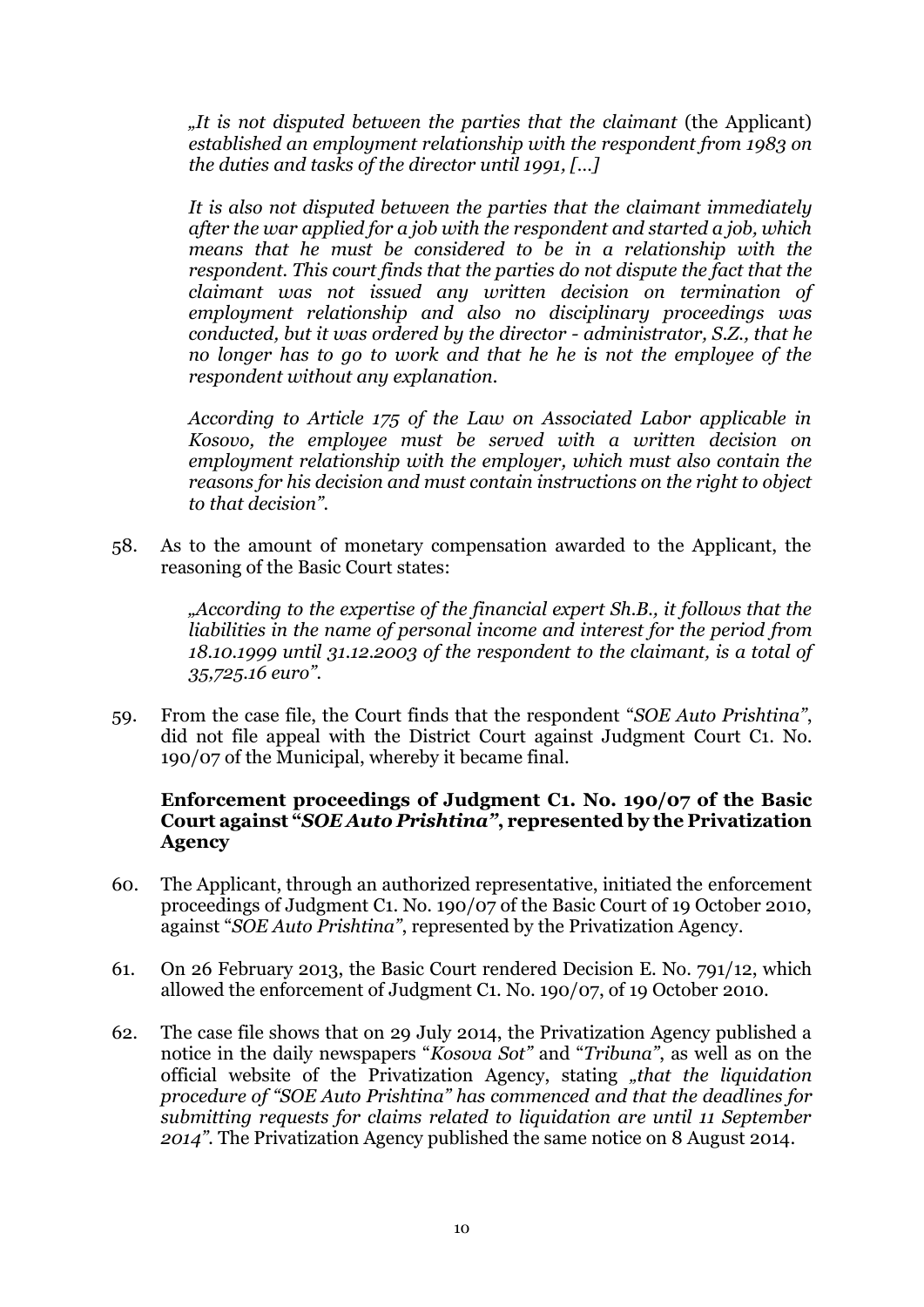- 63. On 19 October 2014, the Applicant submitted to the Privatization Agency, as a representative of *"SOE Auto Prishtina"* a request for payment of *"Claims for unpaid salaries"* pursuant to Judgment C1. No. 190/07 of the Basic Court.
- 64. On 18 May 2015, the Privatization Agency rendered Decision PRN126-0243, regarding the request for enforcement of Judgment C1. No. 190/07, regarding the payment of unpaid salaries in the amount of 35,725.16 euro, for the period from 18 October 1999 to 31 December 2003, as well as the costs of proceedings in the amount of 969.20 euro, is rejected as invalid with explanation: *" The Applicant's request was rejected because it was submitted on 19 September 2014, which is after the deadline for submission of requests. The deadline for submitting requests was 11.09.2014".*
- 65. For such a position in the decision PRN126-0243, the Privatization Agency stated the following arguments:

*"[...] that the applicant has submitted a statement along with the accompanying documentation stating that the reason for submitting the request after the deadline is that he has been having serious health problems lately […]*

*The Liquidation Administration, after reviewing the medical reports submitted by the Applicant, first determines that the Applicant does not at any time diagnose any disease that would completely prevent the latter from submitting the request within the deadlines.*

*In addition, these reports cannot be considered a convincing justification because the reporting dates differ from the reports issued in May 2014, when the SOE was not yet in liquidation until the last report submitted here, dated 26.08.2014. From this date until 11 September 2014, which was the deadline for submitting the request for liquidation, the applicant had another 16 days to submit the request within the set deadlines..*

*On the other hand, the Applicant's explanation that he should have been personally informed by the Kosovo Privatization Agency is also unconvincing. This is because the liquidation authority considers that it has taken all necessary steps to inform potential stakeholders, including the applicant.*

*Article 35.3 of the Annex to Law no. 04/L-034 provides: "If the alleged creditor or interest holder provides compelling justification for late filing, the Liquidation Authority may in its sole discretion accept a Proof of Claim or Interest submitted after the Claims Submission Deadline, if the proof of Claim or Interest is filed not later than thirty (30) days after the Claims Submission Deadline".*

66. On 12 June 2015, the Applicant sent to the Special Chamber of the Supreme Court on Privatization Agency of Kosovo Related Matters (hereinafter: the Special Chamber) a request for reconsideration of Decision PRN126-0243 of the Privatization Agency of 18 May 2015.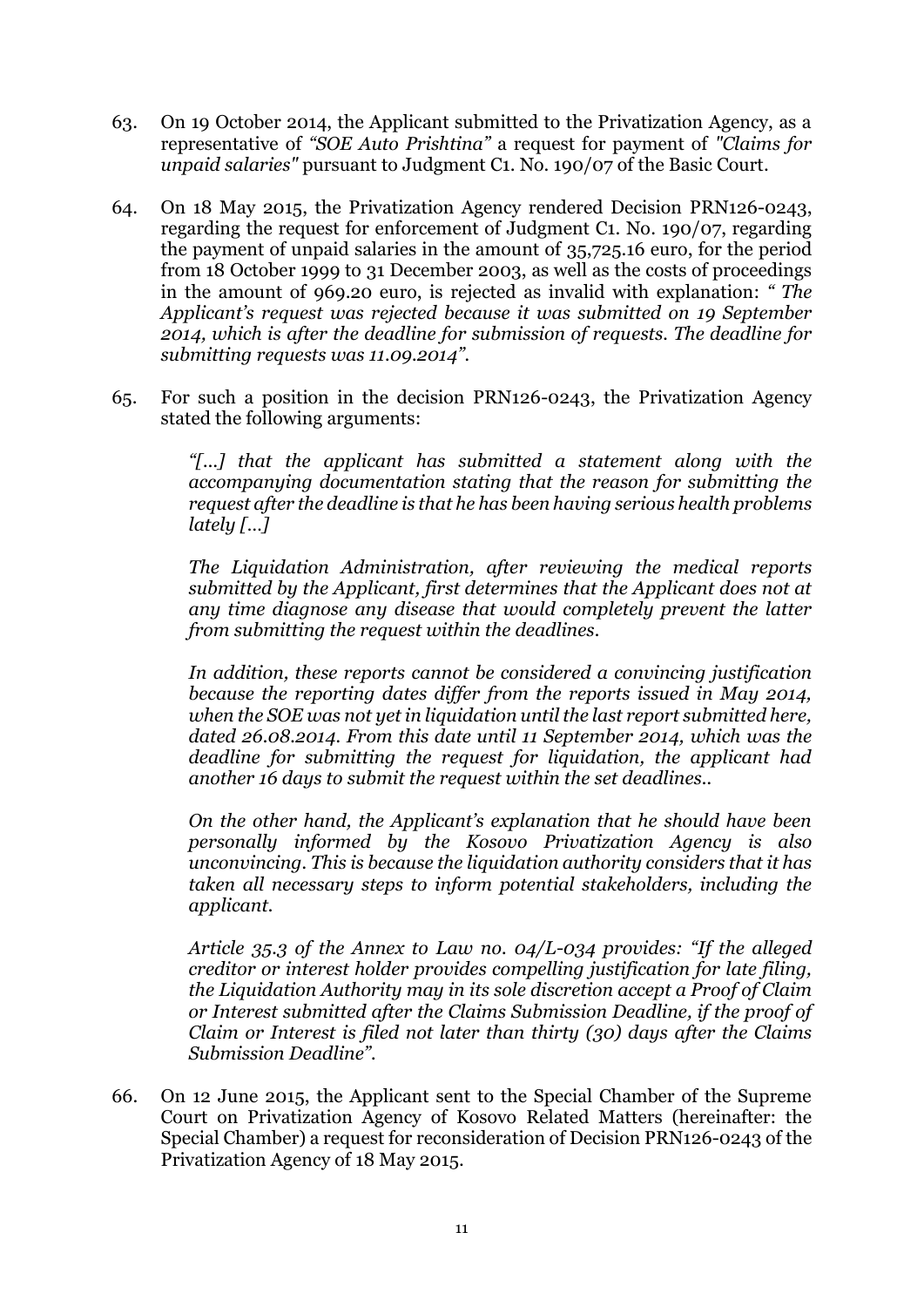- 67. On 6 October 2015, the Privatization Agency sent to the Special Chamber of the Supreme Court "Request for legal instruction", whereby it requested "that the *Special Chamber issues instructions as to whether the executive court or the Private Enforcement Agent, as well as the banking institutions in Kosovo, have the legal right to make payments of trust funds as regards Socially Owned Enterprises in liquidation by PAK".*
- 68. On 15 October 2015, at the request of the Privatization Agency, the Special Chamber of the Supreme Court issued Instruction C-IV-15-1607, which states:

*"I. From the day of submitting the notification of the Liquidation Decision until the end of the Liquidation, any court, administrative or arbitration proceedings against the company and its assets subject to the Liquidation Decision, including enforcement proceedings of final decisions regarding monetary claims, shall be SUSPENDED.*

*II. Suspension of proceedings shall not apply in cases provided for in paragraph 3 of Article 10 of the Annex to the Law (No. 04 L-034) on PAK*

*III. Suspended proceedings may be allowed to continue only by the adoption of a request by the Special Chamber".*

69. The Special Chamber of the Supreme Court explained its position as follows:

*"[…] the Chamber finds that the proper interpretation of these provisions means, in the case of judicial, administrative and arbitration proceedings, but also enforcement proceedings, which are directed against companies and their property that are the subject of the liquidation decision, these proceedings are suspended from the date of notification until the end of the liquidation procedure.*

*The implementation of this law is binding not only on PAK and the courts but also on all other institutions, including banks as well as private executors.*

*When receiving such proposals against SOEs that are in liquidation in the cases attached to the request, PAK is obliged to react within the legal powers and competencies it has.*

*The Law on PAK is a special law (Lex Specialis) that is implemented in such cases and excludes the implementation of all other general laws (Article 31, paragraph 1 of this law)".*

70. On 23 October 2015, the Privatization Agency, following the issuance of Instruction C-IV-15-1607 of Special Chamber of the Supreme Court, sent a submission to the Basic Court requesting to suspend the enforcement of Judgment C1. No. 190/07, stating "*that the enforcement debtor SOE "Auto-Prishtina" in Prishtina is a socially-owned enterprise and is in the process of liquidation, which is why the Special Chamber of the Supreme Court of Kosovo issued Instruction no. C-IV-15-1607 of 15 October 2015, stating that: "From the date of submission of the liquidation decision until the end of the liquidation,*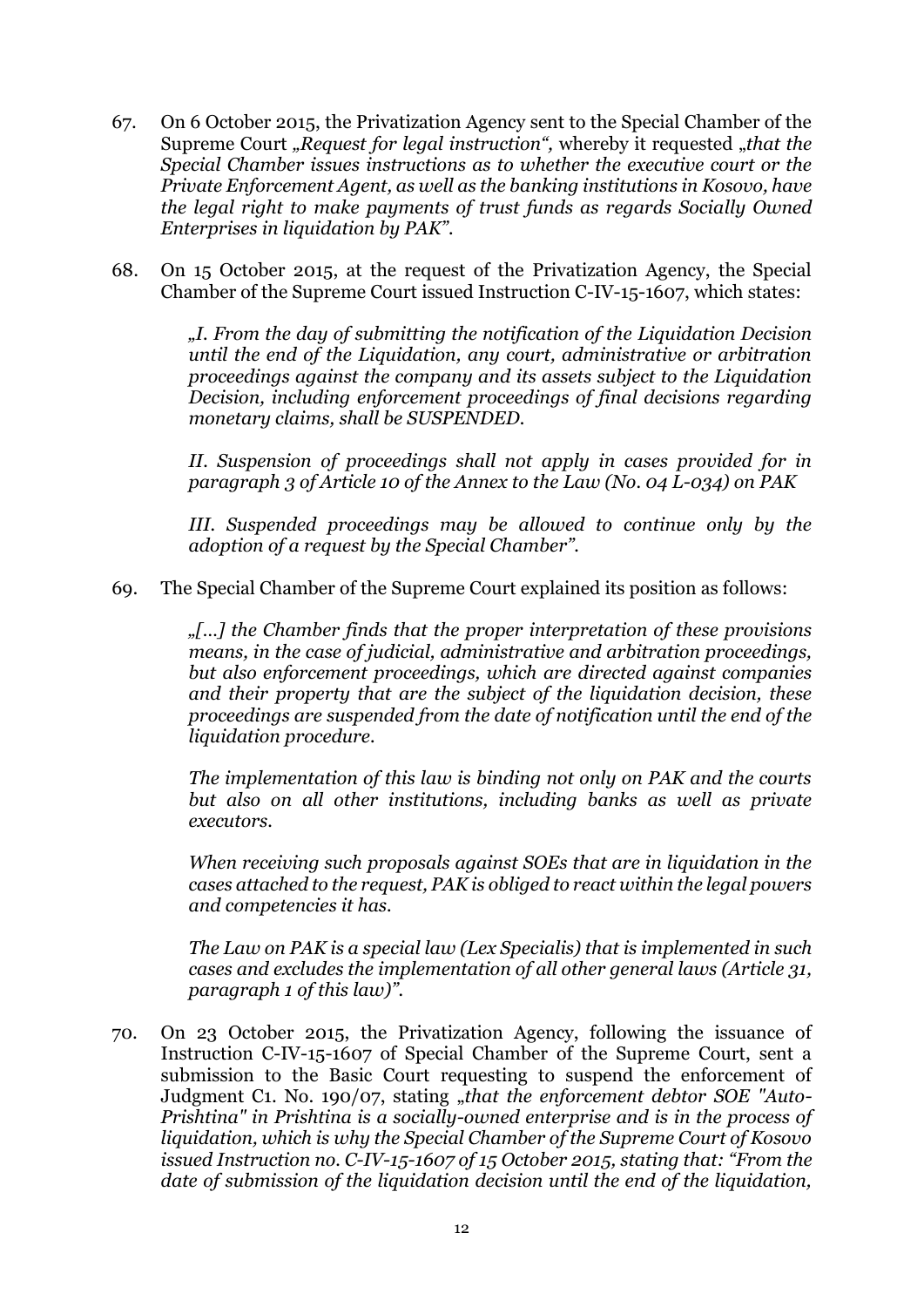*any court, administrative or arbitration proceedings are SUSPENDED, and they are initiated against the company and its property which is the subject of the liquidation decision, including final decisions of the enforcement proceedings relating to monetary claims" and that the taking of enforcement actions over trust funds would constitute a violation of the legal provisions in force".*

- 71. On 16 October 2017, the Privatization Agency submitted to the Special Chamber of the Supreme Court an objection to the Applicant's request for review of Decision PRN126-0243, of the Privatization Agency of 18 May 2015, stating *"that the deadline for submitting requests in the liquidation procedure was 11.09.2014, while the claimant filed the request on 19.09.2014, thus the request was unspecified. In this regard, the decision of the Liquidation Authority was fair and based on law […]".*
- 72. On 14 March 2018, the Specialized Panel of the SCSC rendered Judgment C-IV-15-1027, by which it I. approved as grounded the Applicant's request for review of Decision PRN126-0243 of the Privatization Agency of 18 May 2015, regarding the enforcement of Judgment C1. No. 686/2009 as grounded, II. annulled Decision PRN126-243 of 18 May 2018, and III. obliged the Liquidation Authority of the Privatization Agency ,,to pay on behalf of compensation for *unpaid salaries for the period from 18.10.1999 to 31.12.2003, to pay the claimant the amount of 35,725.16 euro, as well as the costs of proceedings in the amount of 969.20 euro".*
- 73. In its reasoning, the Special Panel of the SCSC stated "*that in this case there is no dispute over claims for unpaid salaries in the liquidation proceedings, as this issue was considered in another court proceeding initiated in 2001 and resulted in the final Judgment of the Municipal Court in Prishtina on 19 October 2010, which approved the request of the claimant for unpaid salaries by the SOE in the amount of 35,725.16 euro. [ ]*

*The Specialized Panel found that PAK has not fulfilled its obligation to the Applicant, therefore it cannot claim that the Applicant missed the deadline for submitting the request.*

- 74. On 26 March 2018, the Privatization Agency filed an appeal with the Appellate Panel of the Special Chamber of the Supreme Court on Privatization Agency of Kosovo Related Matters (hereinafter: SCSC Appellate Panel) against Judgment C-IV-15-1027 of the SCSC Specialized Panel. In the appeal, the Privatization Agency stated, "*that the argument that the request was submitted after a certain deadline is sufficient to reject the applicant's appeal as ungrounded and to support the decision of the Liquidation Authority. The Privatization Agency also adds that the Specialized panel of the SCSC, in many cases of its jurisprudence, stressed the importance of respecting the deadline for submitting requests to the Liquidation Authority, referring to some cases, so this Judgment is contrary to the case law".*
- 75. On 28 March 2018, the Basic Court adopted the request of the Privatization Agency of 23 October 2015 to suspend the enforcement of Judgment C1. No. 190/07. Also, the Basic Court rendered Conclusion E. No. 2394/12, in which it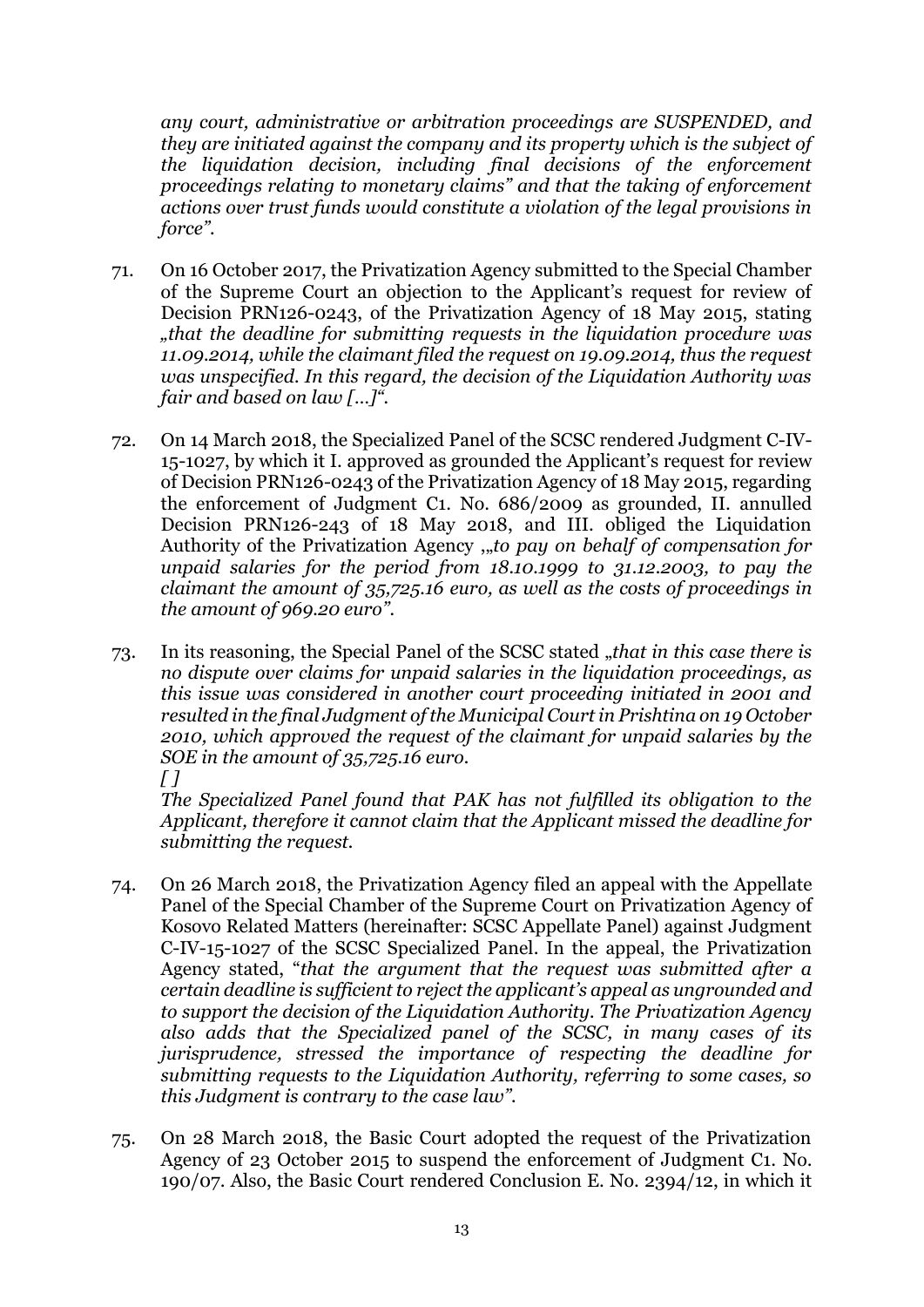*"I. Suspends the proceedings in this matter of enforcement until the liquidation proceedings against the enforcement debtor SOE "Auto-Prishtina" are completed:. II. The procedure will continue in this matter, after the notification that the liquidation procedure against the enforcement debtor SOE "Auto-Pristina" is completed. III. The enforcement creditor undertakes to inform the court in writing that the liquidation procedure against the enforcement debtor has been completed, so that the court continues with the enforcement".*

76. In the reasoning of Conclusion E. No. 2394/12 of the Basic Court is stated:

*"[…] after the assessment of the submission of 28.10.2015, other documents in the case file and on the basis of the above, came to the conclusion that the proceedings in this enforcement matter should be suspended until the completion of the liquidation proceedings against the enforcement debtor…"*

- 77. On 5 December 2019, the Appellate Panel of the SCSC rendered Judgment AC-I-18-0184, whereby in Item I. rejected the appeal of the Privatization Agency as ungrounded, upheld Judgment C-IV-15-1027 of the Specialized Panel of the SCSC, in item II. of the enacting clause of Judgment C-IV-15-1027, the Appellate Panel of the SCSC added the text, where at the end of the sentence, the text of the following content is added ex officio: *"according to the priorities established by law in the liquidation procedure".*
- 78. In the reasoning of Judgment AC-I-18-0184, the Appellate Panel of the SCSC stated:

*"The Appellate Panel finds the conclusion of the Specialized Panel of the SCSC given in the appealed Judgment that the duty of the PAK, in accordance with Article 7.4 of the Annex to the Law on PAK, to notify the claimant regarding the liquidation notice, and the deadline for submitting the claim based on the published notice, in the liquidation procedure, in particular when the PAK already knew that the claimant had a final Judgment on his claim filed earlier against the SOE. Therefore, it can be concluded that the Agency did not fulfill the legal obligation it already had towards the claimant after the publication of the notice for submission of the claims.*

*The Appellate Panel further notes that the claimant has proved with evidence that he had and still has health problems, so in such circumstances his submission to the Liquidation Authority with a few days delay is not a valid and legitimate reason for rejecting the request due to the deadline. The own failure of PAK to inform the claimant about the possibility of submitting a request cannot be covered by the allegation that the claimant did not meet the deadline, when he already knew that the claimant had a legitimate request for salary based on a final judgment, which is binding and must be enforced.*

*The Appellate Panel, in Judgment C-IV-15-1027 of the Specialized Panel of the SCSC, of 14 March 2018, in item II of the enacting clause, after the end*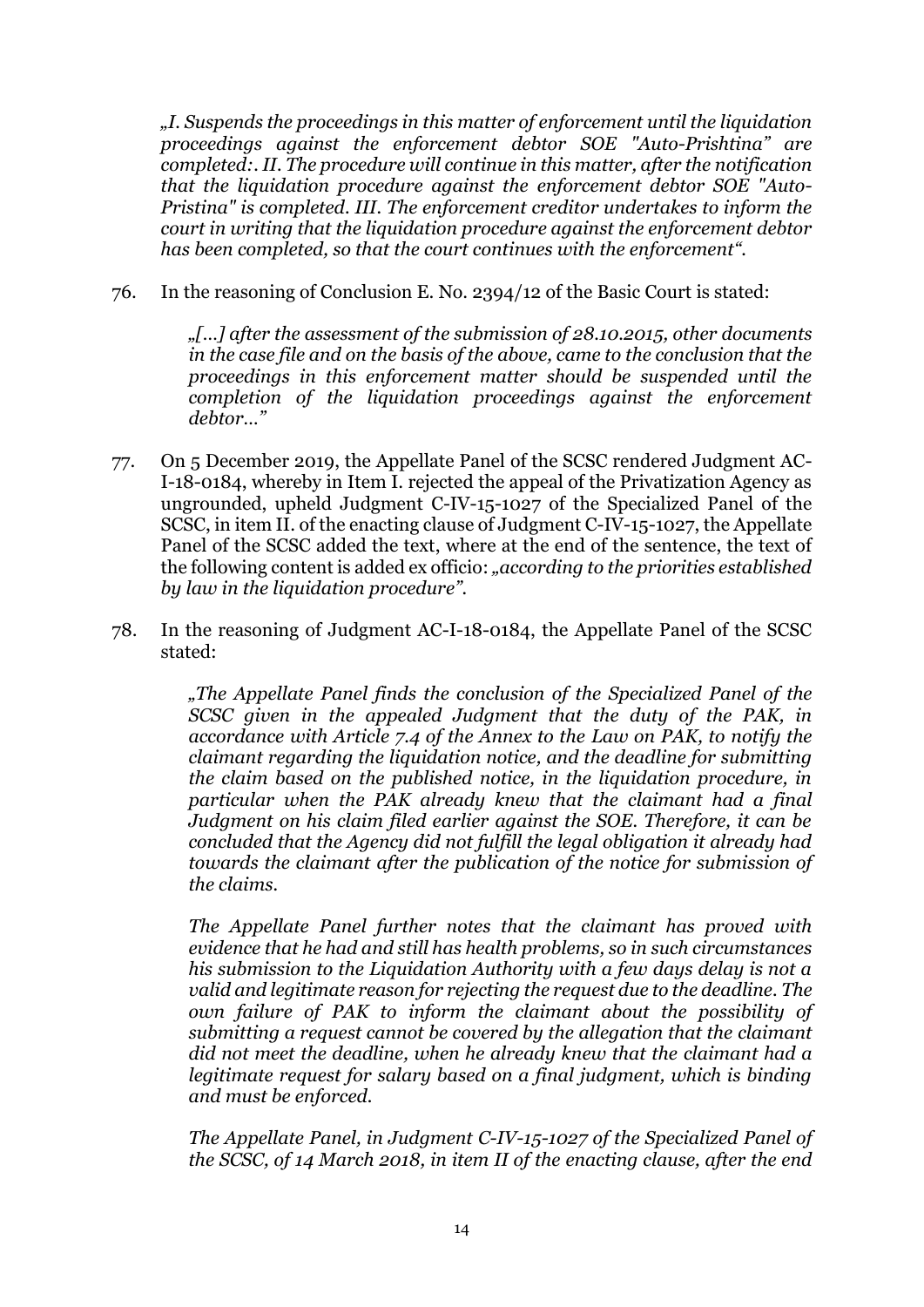*of the sentence of this item, ex officio added a sentence with the following text: "according to priorities defined by law in the liquidation procedure".*

# **Applicant's allegations**

- 79. The Applicant alleges that the courts by non-enforcement of final judgments violated his rights guaranteed by Article 31 [Right to Fair and Impartial Trial] of the Constitution, as well as Article 6 (Right to a fair trial) of the ECHR.
- 80. In support of these allegations, the Applicant adds that besides the "*existence of res judicata judgments, only the enforcement was stopped by unlawful actions, which is contrary to the Constitution of the country".*
- 81. In the context of the above, the Applicant adds *"that his right to fair and effective trial guaranteed by the Constitution and the ECHR has been violated due to non-enforcement of res judicata judgments for a long period of time, although the competent court was notified about the Applicant's very serious health condition".*
- 82. Accordingly, the Applicant considers that "It is unacceptable and unlawful for *the competent court, in this case the Basic Court in Prishtina, to prolong the enforcement of the case in the dispute, although, as it can be seen from the attached files, the same court previously allowed the enforcement".*
- 83. Finally, the Applicant requests the Court to *(i)* assess the constitutionality of *non-enforcement of a case in dispute for a longer period of time, ii) that the court concludes that the right to a fair and effective trial guaranteed by the Constitution has been violated, iii) that the Court must act in accordance with the Constitution of the country and allows the enforcement of the case in dispute"*.

# **Admissibility of the Referral**

- 84. The Court first examines whether the admissibility requirements established by the Constitution, foreseen by Law and further specified in the Rules of Procedure have been met.
- 85. In this respect, the Court refers to paragraphs 1 and 7 of Article 113 [Jurisdiction and Authorized Parties] of the Constitution, which establish:

*"1. The Constitutional Court decides only on matters referred to the court in a legal manner by authorized parties. […]*

7. *Individuals are authorized to refer violations by public authorities of their individual rights and freedoms guaranteed by the Constitution, but only after exhaustion of all legal remedies provided by law".*

86. In addition, the Court also refers to the admissibility requirements as prescribed by the Law. In this regard, the Court first refers to Articles 48 [Accuracy of the Referral] and 49 [Deadlines] of the Law, which establish: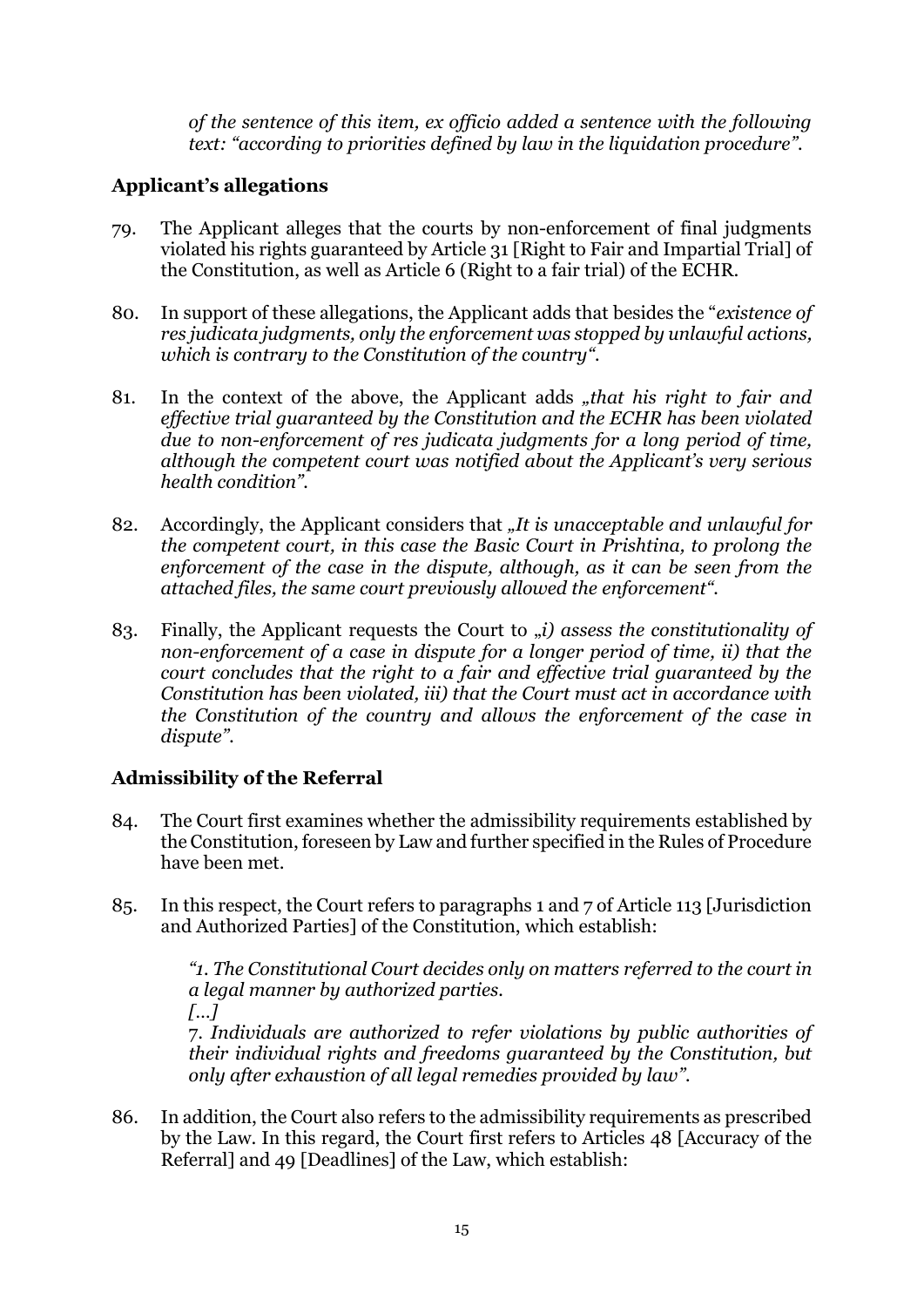#### Article 48 [Accuracy of the Referral]

*"In his/her referral, the claimant should accurately clarify what rights and freedoms he/she claims to have been violated and what concrete act of public authority is subject to challenge".* 

# Article 49

# [Deadlines]

*"The referral should be submitted within a period of four (4) months. The deadline shall be counted from the day upon which the claimant has been served with a court decision [...]".*

- 87. As to the fulfillment of these criteria, the Court finds that the Applicant is an authorized party, who is challenging the non-enforcement of the two-final judgments of the Basic Court, namely: a) Judgment C1. No. 190/07, of 19 October 2010 and, b) Judgment C1. No. 686/2009, of 17 November 2011. The Applicant has also specified the rights and freedoms for which he claims to have been violated, pursuant to the requirements of Article 48 of the Law, and has submitted the Referral in accordance with the deadline set out in Article 49 of the Law.
- 88. In the context of the assessment of the admissibility of the referral, namely, the assessment of whether the Referral is manifestly ill-founded on constitutional basis, the Court will first recall the merits of the case that this referral entails and the relevant claims of the Applicant, in the assessment of which the Court will apply the standards of the case law of the ECtHR, in accordance with which, pursuant to Article 53 [Interpretation of Human Rights Provisions] of the Constitution, it is obliged to interpret the fundamental rights and freedoms guaranteed by the Constitution.
- 89. Returning to the very essence of the Applicant's allegations, bearing in mind that these are two contested proceedings, which have the same esence, but different procedural paths, as well as different outcomes in the current circumstances defining them and different court judgments, the Court will assess individually the admissibility requirements, whether the Applicant has met the requirement of exhaustion of legal remedies in relation to both contested proceedings. Finally, the Court will particularly assess the Applicant's allegations of nonenforcement of *"res judicata judgments for a longer period of time ".*

*(i) in relation to the court proceedings regarding the enforcement of final Judgment C1. No. 686/2009 of the Basic Court, which arose as a result of the court proceedings initiated by the Applicant with the statement of claim for annulment of the decision on termination of employment relationship with "SOE "Auto-Prishtina" and the payment of unpaid monthly income for the period from 17 July 1991 to 16 June 1999*

90. In relation to the court proceedings concerning the enforcement of final Judgment C1. No. 686/2009 of the Basic Court, the Court on the basis of the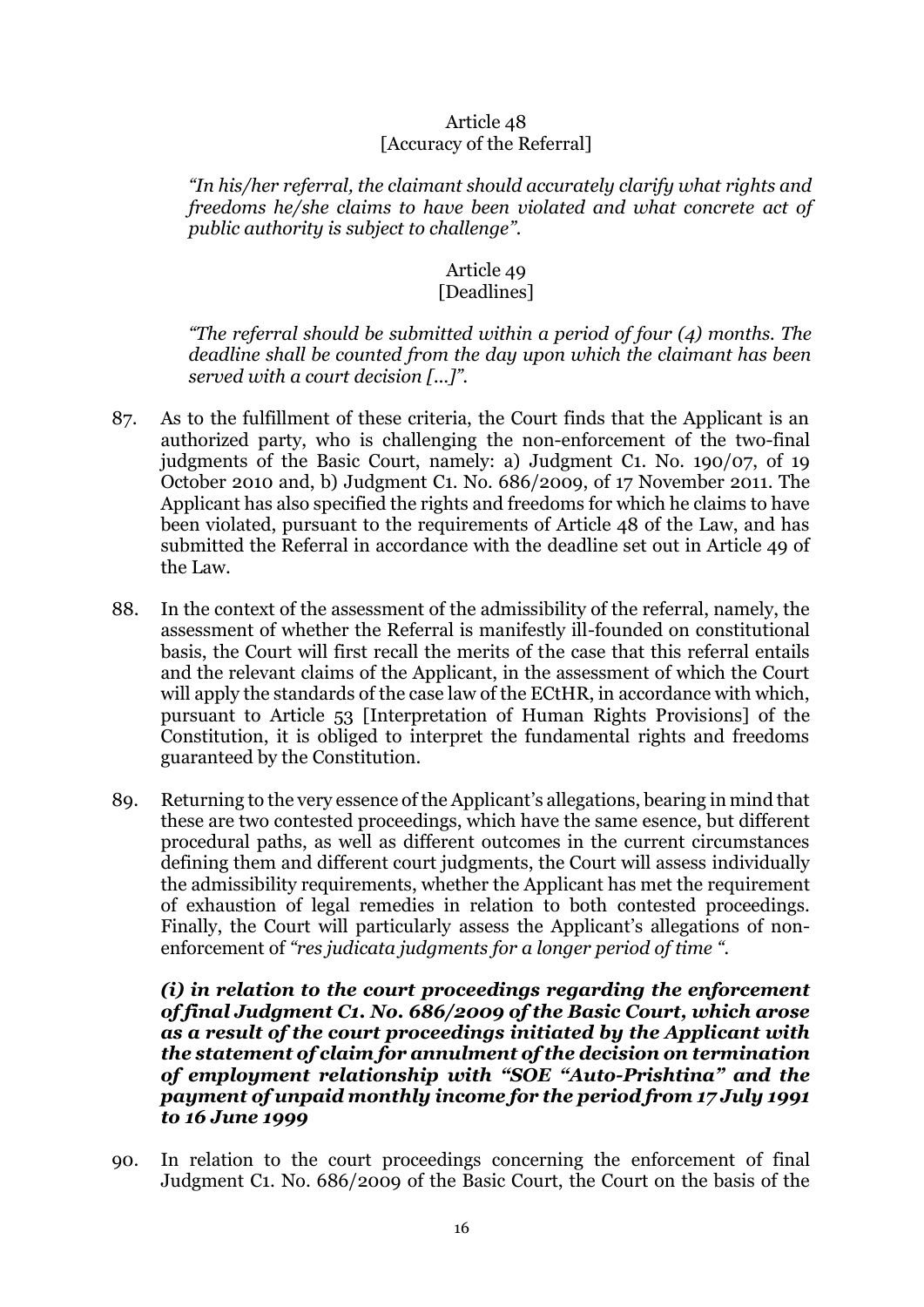general principles relating to the exhaustion of legal remedies, as elaborated in the case law of the ECtHR and of the Court, will first assess whether the Applicant has exhausted all legal remedies provided by law. The same principles are also elaborated in a certain number of cases of the Court, including but not limited to the cases of the Court, KI108/18, Applicant *Blerta Morina*, Resolution on Inadmissibility, of 30 September 2019; KI147/18, Applicant *Artan Hadri*, Resolution on Inadmissibility, of 11 October 2019; KI211/19, Applicants *Hashim Gashi, Selajdin Isufi, B.K., H.Z., M.H., R.S., R.E., S.O., S.H., H.I., N.S., S.l., and S.R*, Resolution on Inadmissibility, of 11 November 2020; KI43/20, Applicant *Fitore Sadikaj*, Resolution on Inadmissibility, of 31 August 2020; and KI42/20, Applicant *Armend Hamiti*, Resolution on Inadmissibility, of 31 August 2020.

91. With regard to these contested proceedings, the Court first refers to the admissibility requirements, as laid down in the Law. In this regard, the Court first refers to Article 47 (Individual Requests) of the Law, which stipulates:

#### Article 47 [Individual Requests]

*"1. Every individual is entitled to request from the Constitutional Court legal protection when he considers that his/her individual rights and freedoms guaranteed by the Constitution are violated by a public authority. 2. The individual may submit the referral in question only after he/she has exhausted all the legal remedies provided by the law".*

92. In addition, the Court refers to Rule 39 (1) (b) and (2) of the Rules of Procedure, which establishes:

*(1) "The Court may consider a referral as admissible if:*

# *[...]*

(*b) all effective remedies that are available under the law against the judgment or decision challenged have been exhausted,*

- 93. The Court further finds that in the proceedings of enforcement of final Judgment C1. No. 686/2009 of the Basic Court, the Applicant initiated enforcement proceedings before the competent authority, namely the Privatization Agency of Kosovo, which by Decision PRN126-0242 challenged the enforcement of Judgment C1. No. 686/2009, considering that the Applicant initiated the procedure of its enforcement out of time. In order to exercise his rights under the final judgments, the Applicant submitted a request for review of Decision PRN126-0242 of the Privatization Agency of Kosovo before the Special Chamber of the Supreme Court, as a competent court instance with exclusive jurisdiction to deal with decisions of the Privatization Agency of Kosovo.
- 94. The Court finds that the Specialized Panel of the SCSC, as the first instance of the Special Chamber of the Supreme Court, on 9 March 2021, rendered Judgment C-II-15-0310-C0001, whereby it rejected as ungrounded the request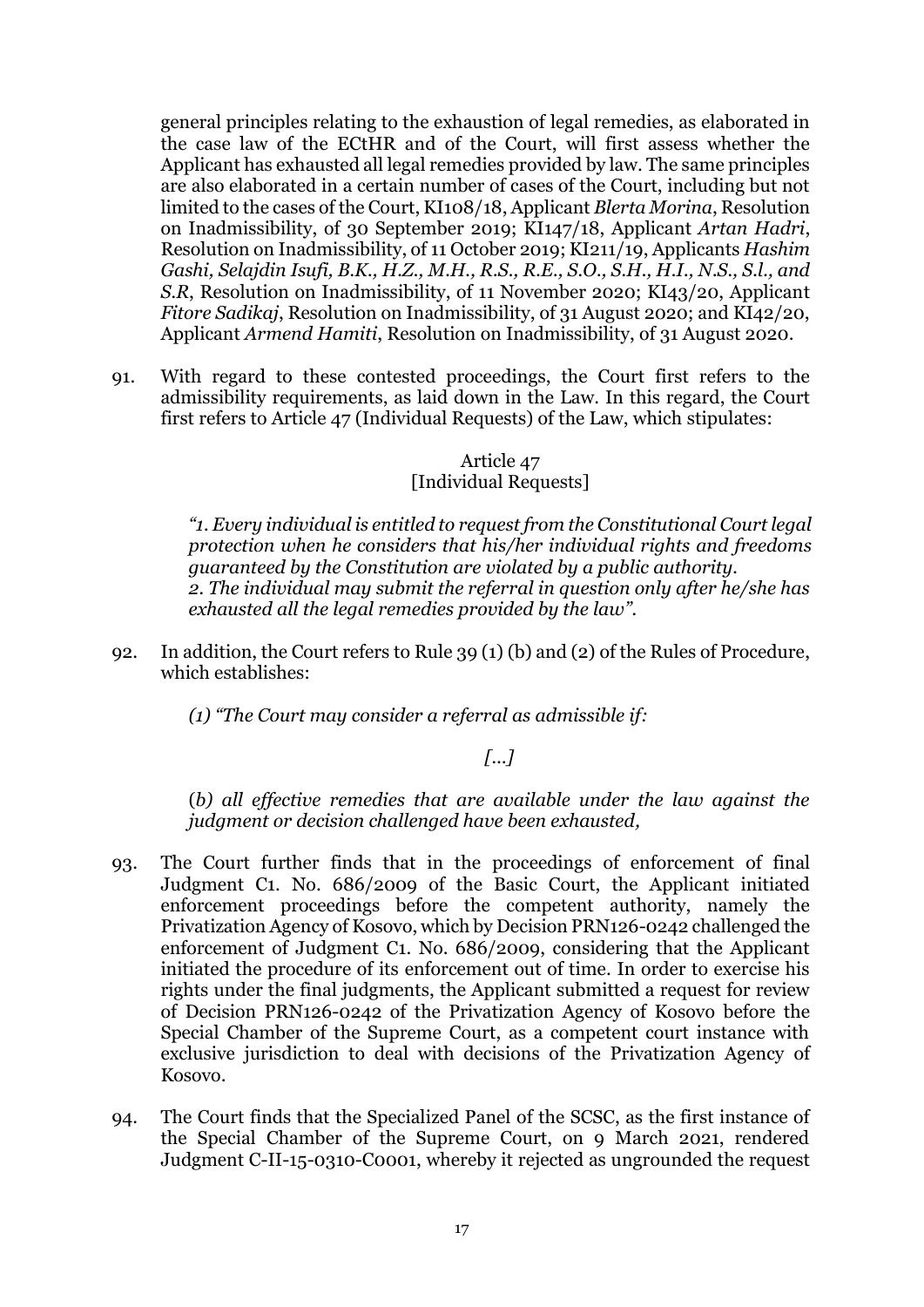of the Applicant to reconsider Decision PRN126-0242 of the Privatization Agency of Kosovo.

95. As to the Applicant's further procedural path, the Court must recall here that in order to collect all documents and court decisions on 14 July 2021, it sent an additional letter to the Special Chamber of the Supreme Court, to which the latter responded on 15 July 2021. The Court recalls that in the response of the Special Chamber of the Supreme Court of 15 July 2021, it decisively reads:

> *"[…] the Applicant filed an appeal with the Appellate Panel against Judgment C-II-15-0310, of 09.03.2021, which is registered with the SCSC AC-I-21-0232-A0001. The case under number AC-I-21-0232-A0001, was subject to a lot on 12.05.2021 and was sent to the judge and the case will be handled as a priority of the SCSC ".*

- 96. Based on the response of the Special Chamber of the Supreme Court, the Court can only conclude that the Applicant's proceedings regarding the enforcement of Judgment C1. No. 686/2009 of the Basic Court of 17 November 2011 are pending before the SCSC Appellate Panel for a decision. The Court wishes in particular to state the conclusion of the Special Chamber of the Supreme Court from the response of 15 July 2021, which states "*that the case will be treated as a priority by the Special Chamber of the Supreme Court*", and the Court has no reason to doubt that this will not be the case.
- 97. Based on the above, the Court concludes that the Applicant's request regarding non-enforcement of Judgment C1. No. 686/2009 of the Basic Court, which arose as a result of court proceedings initiated by the Applicant by the statement of claim for annulment of the decision on termination of employment relationship with "*SOE "Auto-Prishtina*", and the payment of unpaid monthly income for the period from 17 July 1991 to 16 June 1999, is premature.
- 98. The Court recalls that the rule for exhaustion of legal remedies under Article 113.7 of the Constitution, Article 47 of the Law and Rule 39 (1) (b) of the Rules of Procedure, obliges those who wish to bring their case before the Constitutional Court, that they must first use the effective legal remedies available to them in accordance with law, against a challenged judgment or decision.
- 99. In that way, the regular courts must be afforded the opportunity to correct their errors through a regular judicial proceeding before the case arrives to the Constitutional Court. The rule is based on the assumption, reflected in Article 32 of the Constitution and Article 13 of ECHR, that under the domestic legislation there are available legal remedies to be used before the regular courts in respect of an alleged breach, regardless whether or not the provisions of the ECHR are incorporated in national law (see, *inter alia,* case *Aksoy v. Turkey,*  Judgment of 18 December 1996, paragraph 51, Judgment of ECtHR of 18 December 1996).
- 100. The principle is that that the protection mechanism established by the Constitutional Court is subsidiary to the regular system of judiciary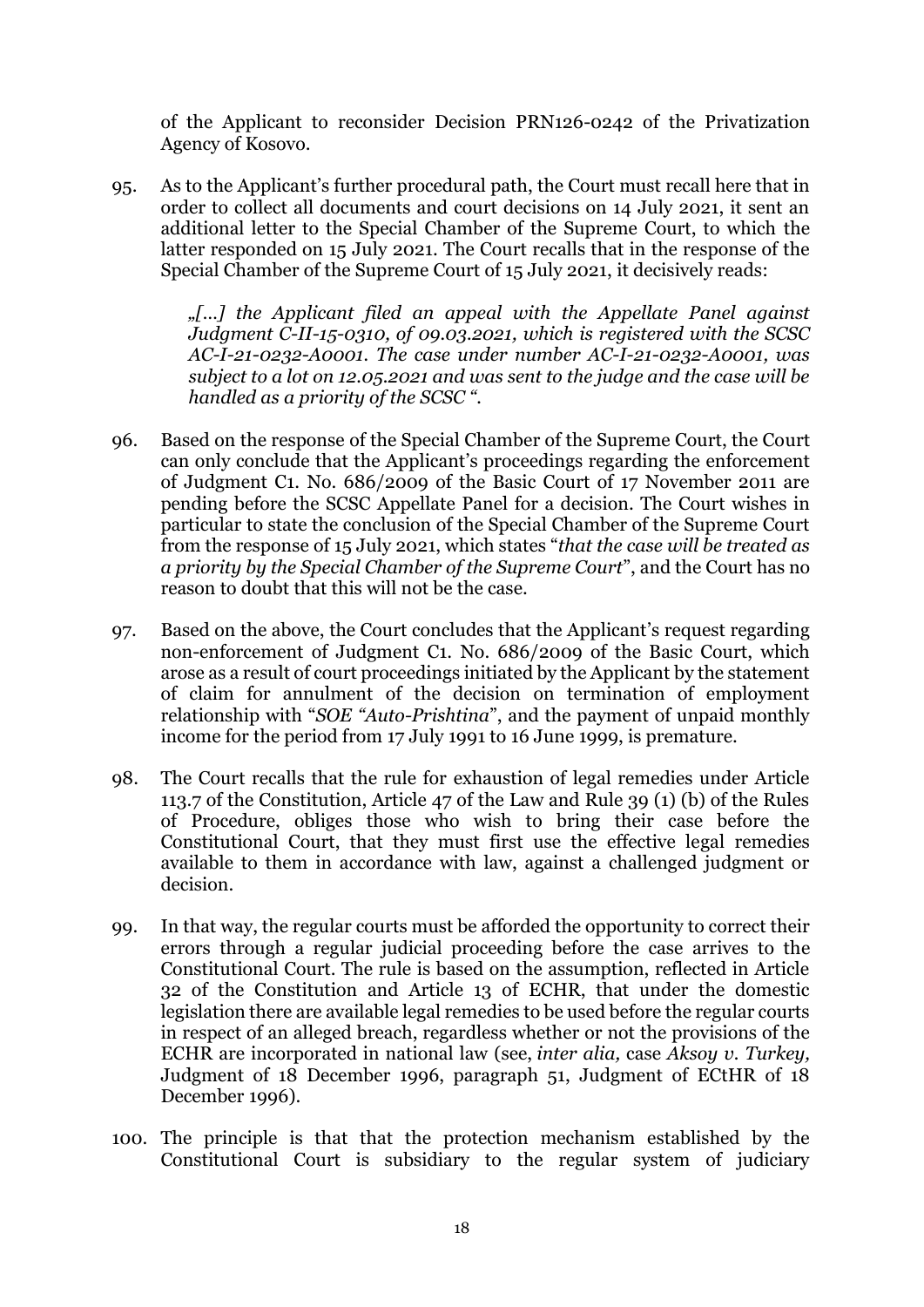safeguarding human rights (see, *inter alia, Handyside v. United Kingdom,* paragraph 48, ECtHR Judgment of 7 December 1976).

- 101. Under Article 113.7 of the Constitution, the Applicant should have a regular way to the legal remedies which are available and sufficient to ensure the possibility to put right the alleged violation. The existence of such legal remedies must be sufficiently certain, not only in theory but also in practice, and if this is not so, those legal remedies will lack the requisite accessibility and effectiveness (see, *inter alia*, case *Vernillo v. France* paragraph 27, ECtHR Judgment of 20 February 1991, and *Dalia v. France*, paragraph 38, ECtHR Judgment of 19 February 1998). The Court emphasizes that this conclusion of the court regarding this court proceeding regarding the enforcement of Judgment C1. No. 686/2009 of the Basic Court does not prevent the Applicant from submitting again the constitutional request in the future within the legal deadline of 4 (four) months from the date he receives the decision of the Appellate Panel of the SCSC. This decision of the Court found that for the time being the Applicant's Referral is premature, because the current laws provide effective legal remedies by which the Applicant can seek protection of his legal and constitutional rights.
- 102. Therefore, the Court concludes that the part of the Referral concerning the proceedings initiated by the Applicant for the enforcement of final Judgment C1. No. 686/2009 of the Basic Court, which arose as a result of the court proceedings initiated by the Applicant by statement of claim for annulment of the decision on termination of employment relationship with "*SOE "Auto-Prishtina*", and the payment of unpaid monthly salaries for the period from 17 July 1991 to 16 June 1999, inadmissible, on constitutional basis, as prescribed by Article 113.7 of the Constitution, provided for in Article 47 of the Law and further specified in Rule 39 (1) (b) of the Rules of Procedure.

#### *(ii) in relation to the court proceedings regarding the enforcement of final Judgment C1. No. 190/07 of the Basic Court, which arose as a result of the court proceedings initiated by the Applicant with the statement of claim for payment of unpaid monthly personal income for the period from 10 October1999 to 31 December 2003*

- 103. The Court recalls that the Applicant initiated contested proceedings before the Basic Court in order to exercise his rights to the payment of personal income for the period from 10 October 1999 to 31 December 2003. The Court finds that the Basic Court approved the Applicant's request and on 19 October 2010, rendered Judgment C1. No. 190/7, which became final, bearing in mind that the respondent did not file an appeal with the District Court.
- 104. The Court further finds that in the enforcement proceedings of final Judgment C1. No. 190/7 of the Basic Court, the Applicant also initiated enforcement proceedings before the competent authority, namely the Privatization Agency of Kosovo, which, by Decision PRN126-0243, challenged the enforceability of Judgment C1. No. 190/7, considering that the Applicant initiated the enforcement procedure untimely. In order to exercise his rights under the final judgment, the Applicant submitted a request for review of Decision PRN126- 0243 of the Privatization Agency of Kosovo to the Special Chamber of the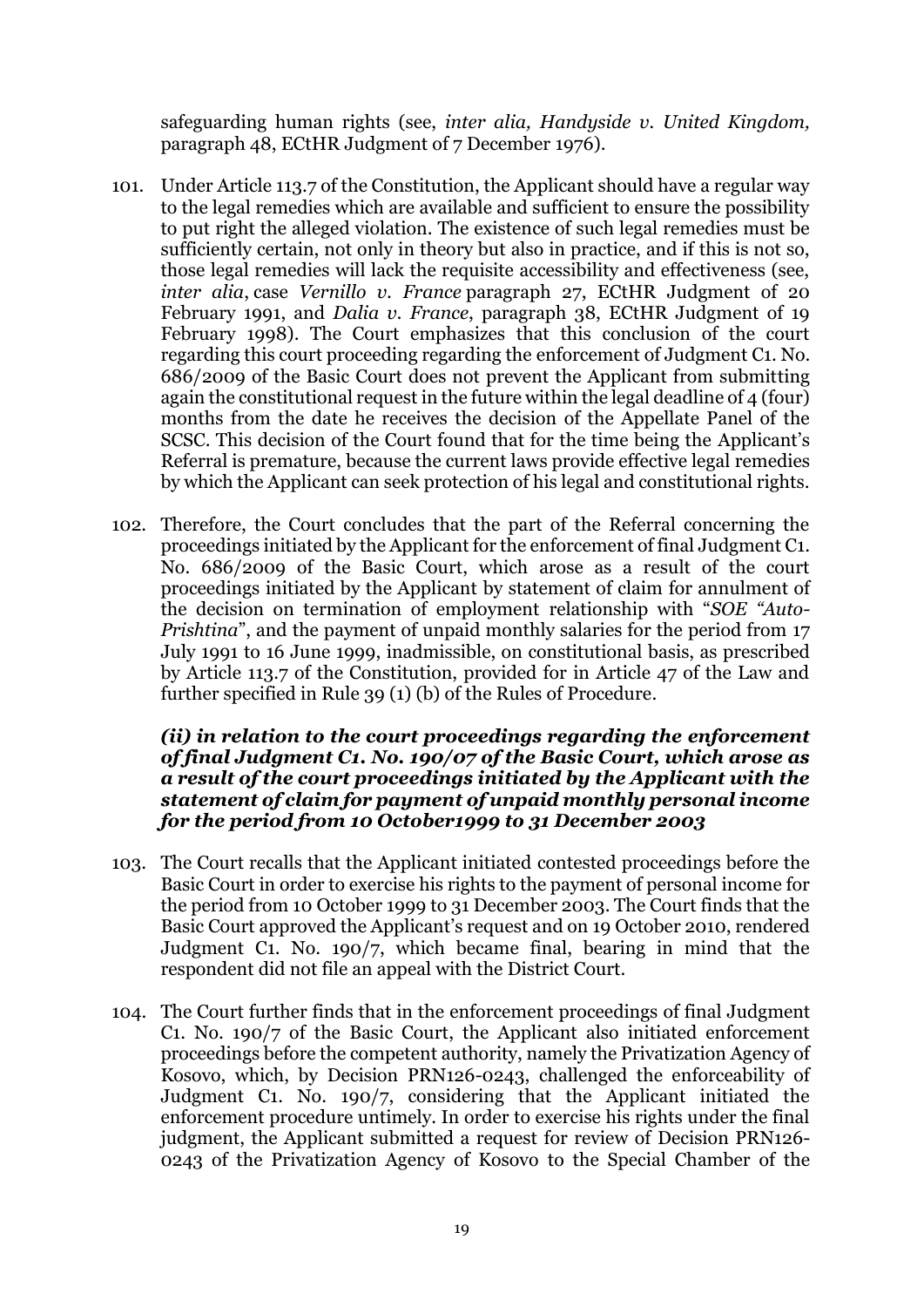Supreme Court, as a competent court instance with exclusive jurisdiction to deal with decisions of the Privatization Agency of Kosovo.

- 105. The Court finds that the Specialized Panel of the SCSC, as the first instance panel of the Specialized Panel of the Supreme Court, rendered Judgment C-IV-15- 1027 on 14 March 2018, by which in item I. approved the Applicant's request for reconsideration of Decision PRN126- 0243 of the Privatization Agency of 18 May 2015, in item II. annulled Decision PRN126-243 of 18 May 2018, and in item III. obliged the Liquidation Authority of the Privatization Agency, "that on *behalf of compensation for unpaid salaries for the period from 18 October 1999 to 31 December 2003, to pay the claimant the amount of 35,725.16 euro, as well as the costs of proceedings in the amount of 969.20 euro".*
- 106. The Court further finds that the dissatisfied party, in this case the Privatization Agency, filed appeal with the SCSC Appellate Panel against Judgment C-IV-15- 1027 of the SCSC Specialized Panel, which the Appellate Panel on 5 December 2019 by Judgment AC-I-18-0184, rejected as ungrounded, by which the Applicant has exhausted all legal remedies in the enforcement proceedings of final Judgment C1. No. 190/7 of the Basic Court.
- 107. Having this in mind, the Court will further consider and analyze the Applicant's allegations of violation of Article 31 of the Constitution and Article 6 of the ECHR, regarding the non-enforcement of final Judgment C1. No. 190/7, of the Basic Court, which arose as a result of the court proceedings initiated by the Applicant with a statement of claim for payment of unpaid monthly salaries for the period from 10 October 1999 to 31 December 2003.
- 108. Returning to the present case, the Court recalls that the Applicant's main allegation regarding the Referral relates to the fact that he has a final judgment of the Basic Court of 19 October 2010, which is also *res judicata*, and which he cannot enforce for a "*long period of time*".
- 109. Bringing the Applicant's allegations in connection with the facts of the present Referral, the Court recalls that Article 6 of the ECHR, in its relevant part, reads as follows,

*"1. In the determination of his civil rights and obligations or of any criminal charge against him, everyone is entitled to a fair and public hearing within a reasonable time by an independent and impartial tribunal established by law*. *…"*

- 110. From the above, it is evident that the requirement for the application of Article 31 of the Constitution and Article 6 of the ECHR, in the case in question were determined *"civil rights and obligations*". Therefore, in this case, the question arises as to whether in the Applicant's case his *"civil rights and obligations*" were determined and, accordingly, Articles 31 of the Constitution and 6 of the ECHR are applicable.
- 111. In this regard, the Court recalls the case law of the ECtHR, which provides for Article 6 paragraph 1 in its "civil" limb to be applicable, there must be a "dispute" (*in French "contestation"*). Secondly, there must be a "dispute" regarding a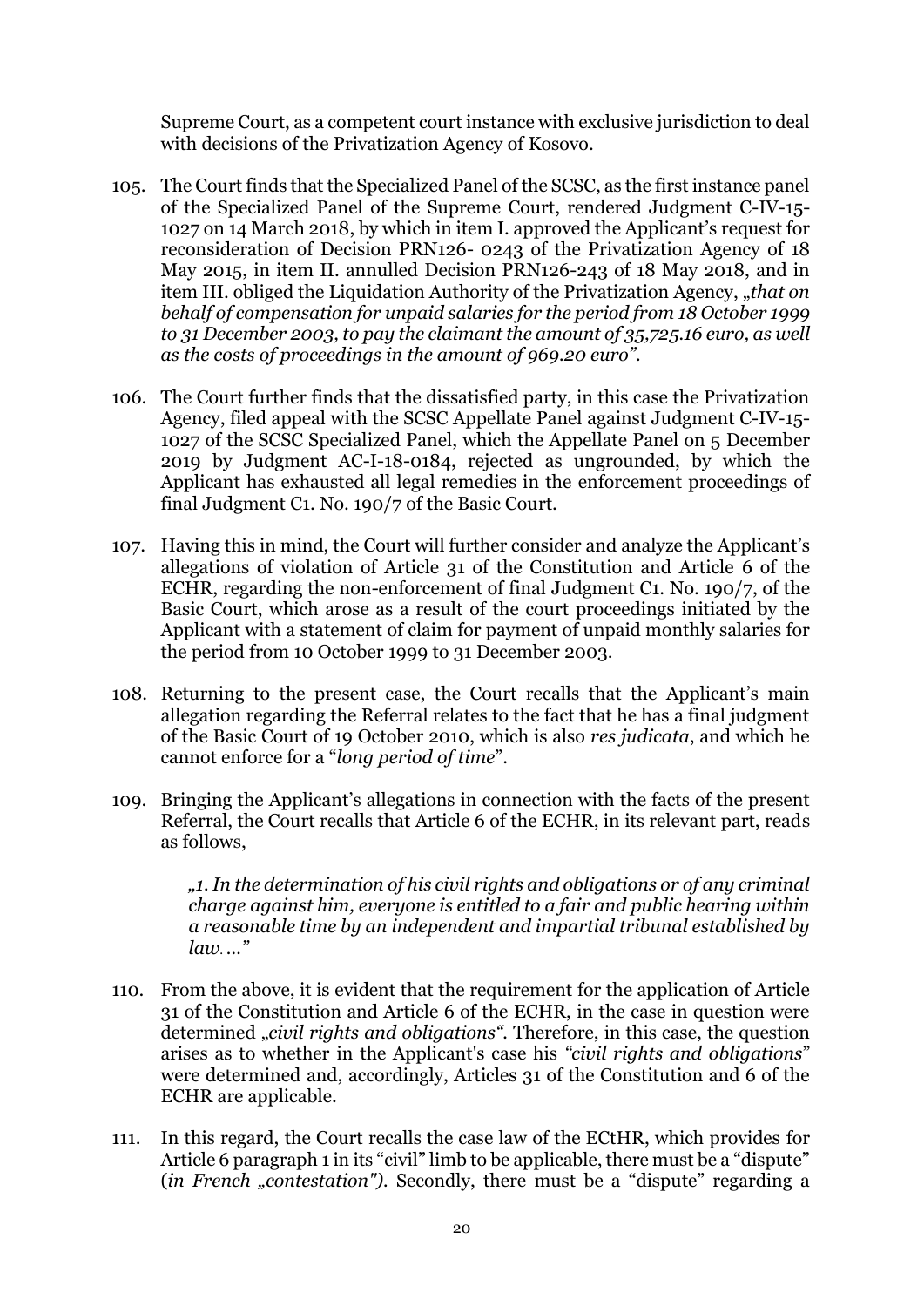"right" which can be said, at least on arguable grounds, to be recognized under domestic law, irrespective of whether it is protected under the Convention. The dispute must be genuine and serious; it may relate not only to the actual existence of a right but also to its scope and the manner of its exercise, Finally, the result of the proceedings must be directly decisive for the "civil" right in question, because mere tenuous connections or remote consequences not being sufficient to bring Article 6 paragraph 1 into play (see ECtHR cases *Denisov v. Ukraine*, paragraph 44; *Regner v. Czech Republic*, paragraph 99; *Károly Nagy v. Hungary*, paragraph 60; *Naït-Liman v. Switzerland* paragraph 106, *Benthem v. The Netherlands*, no. 8848/80, dated 23 October 1985).

- 112. Accordingly, the Court finds that the Applicant has conducted two disputes of civil nature, one of which concerns the definition of his civil rights. That dispute ended by final judgment C1. No. 190/07 of the Basic Court, which is in favor of the Applicant, thus defining his civil rights.
- 113. The second dispute was initiated by the Applicant before the Special Chamber of the Supreme Court for the purpose of realization, namely the execution of civil rights which he obtained by final judgment C1. No. 190/07 of the Basic Court. This dispute ended by final judgment AC-I-18-0184 of the Appellate Panel of the SCSC, which became enforceable, and thus specified, *a) the Applicant's civil rights to be enforced, and b) the authority which is competent to exercise the Applicant's acquired civil rights.*
- 114. Accordingly, it is not disputed for the Court that the Applicant has a final and enforceable judgment, which the Privatization Agency, as the competent authority, should enforce, "*according to the priorities defined by law in liquidation proceedings"*, as determined by Judgment AC-I-18-0184 of the Appellate Panel of the SCSC, thus concluding that the matter was resolved in favor of the Applicant.
- 115. Bearing in mind that the Court has just found that the Applicant's subject matter has been resolved, it recalls the ECtHR's case law, which it applies in cases where it concludes that "*the matter has been resolved*". In the present case, the Court refers to the judgment of the ECtHR in the case *Konstantin Markin v. Russia*, where in paragraph 87 it states: *"The Court reiterates that, under Article 37 paragraph 1 (b) of the Convention, it may "at any stage of the proceedings decide to strike an application out of its list of cases where the circumstances lead to the conclusion that ...the matter has been resolved...". To be able to conclude that this provision applies to the instant case, the Court must answer two questions in turn: firstly, it must ask whether the circumstances complained of by the applicant still obtain and, secondly, whether the effects of a possible violation of the Convention on account of those circumstances have also been redressed* (see ECtHR judgments *Konstantin Markin v. Russia* application no. 30078/06 of 22 March 2012, paragraph 87, *Keftailova v. Latvia* (deletion) [GC] no. 59643/00 paragraph 48, 7 December *2007)."*
- 116. However, in the context of the above-mentioned case law of the ECtHR, the Court notes that such a decision can be taken by the Court only if it has previously answered two questions, which are *i) whether the circumstances in respect of which the Applicant filed the claim still exist, and ii) whether the*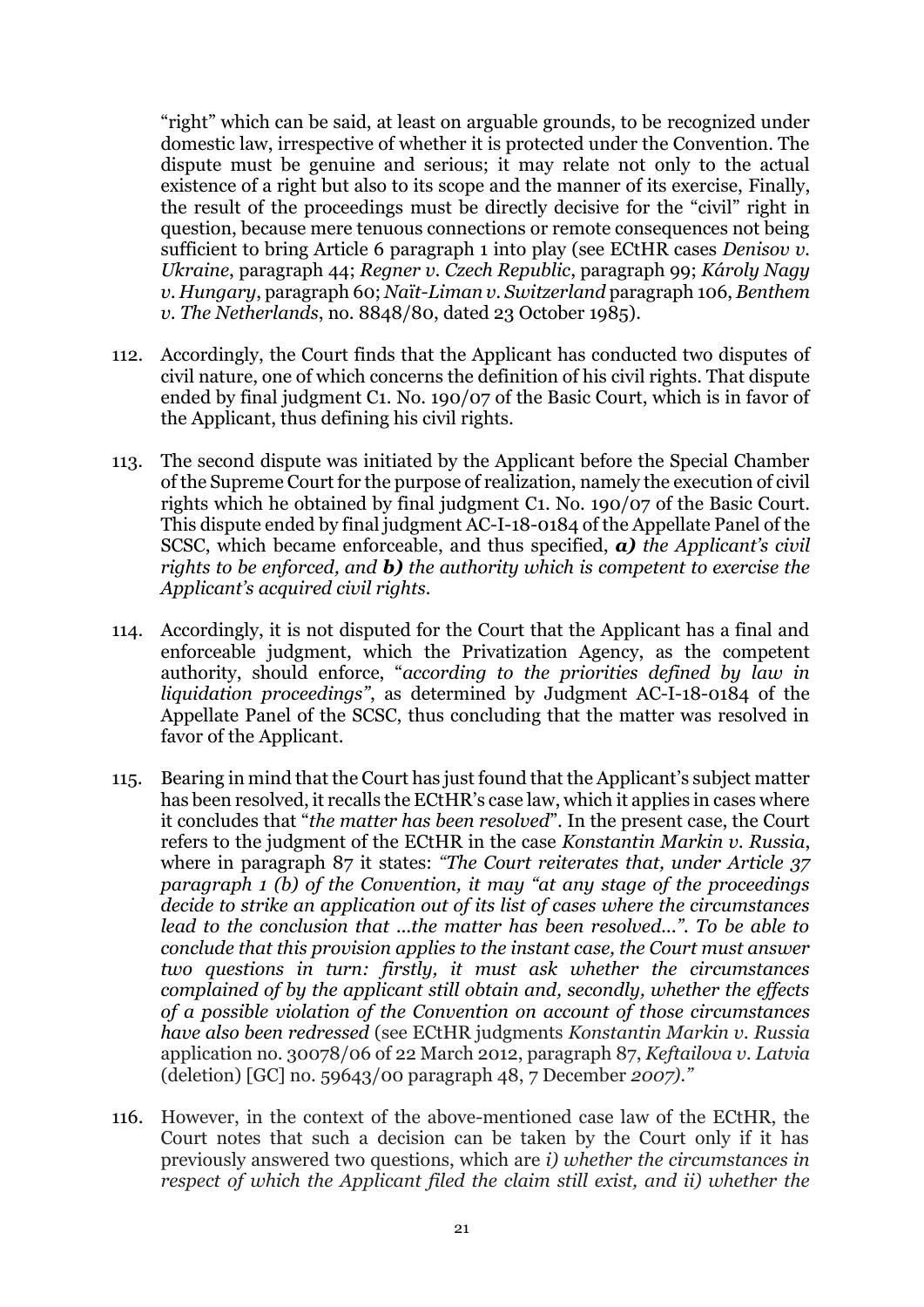*effects of a possible violation of the ECHR on account of those circumstances have been redressed.*

- 117. Referring to the first principle of the ECtHR case law regarding the issue of *i) whether the circumstances in which the Applicant filed the claim still exist*, the Court recalls that the essence of the Applicant's Referral was a violation of Article 31 of the Constitution in conjunction with Article 6 of the ECHR, due to the fact that he could not enforce the judgment of the Basic Court, which has become final. However, the Court, analyzing this part of the allegations, concluded that the judgment of the Basic Court became enforceable in entirety only after issuance of Judgment AC-I-18-0184 of the Appellate Panel of the SCSC in the enforcement proceedings, whereby defining the rights to be exercised and the competent authority, which following a certain dynamic, must also enforce it. Therefore, it can be concluded that the circumstances related to the initiation of the appealing allegation of non-enforcement of the judgment in the given circumstances have ceased to exist, bearing in mind that all obstacles to its enforcement have been removed, thus enabling the Applicant to exercise his rights defined by it.
- 118. As to the answer to the second question *(ii) whether the effects of a possible violation of the ECHR on account of those circumstances were redressed*, the Court can only find in the circumstances of the present case that the effects of a possible violation of the Convention have been remedied by the fact that the Appellate Panel of the SCSC, by rendering Judgment AC-I-18-0184, changed the circumstances and enabled a final judgment to be enforceable.
- 119. It is evident from the above that the Court answered both questions, and the answers which unequivocally lead to the conclusion that this is *a resolved matter*, and thus, in the Court's view, all requirements have been met for it to refer both to ECtHR case law and to Rule 35 (Withdrawal, Dismissal and Rejection of Referrals) of the Rules of Procedure, which stipulates:

*"(4) The Court may dismiss a referral when the Court determines that a claim is no longer an active controversy, does not present a justiciable case, and there are no special human rights issues present in the case (…)".*

- 120. The Court considers that the Applicant's Referral in the current circumstances is without subject matter, given that Judgment AC-I-18-0184 of the SCSC Appellate Panel, resolves his legal status in its enforcement form in entirety.
- 121. Therefore, the Court finds that the Applicant's issue was decided in his favor and there is no longer unresolved dispute, and accordingly, the subject matter does no longer present a case or controversy before the Court (see: *A.Y. vs. Slovakia*, ECHR decision, paragraph 49, No. 37146/12 of 24 March 2016, see also, case: KI143/15, Applicant: *Donika Kadaj-Bujupi*, the Constitutional Court, Decision to Dismiss the Referral of 26 February 2016).

## **Conclusion**

122. Therefore, the Court concludes,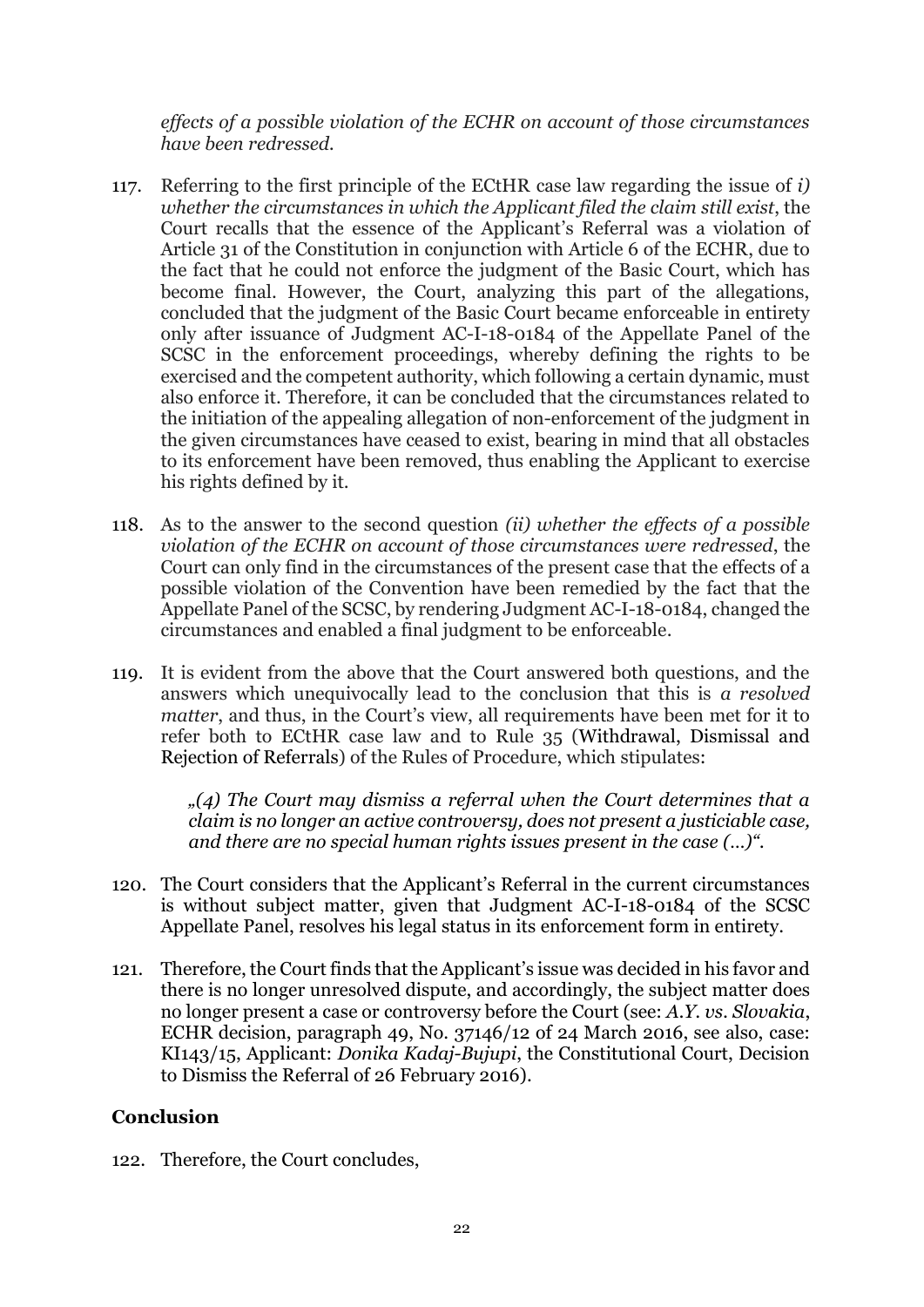- i) that the part of the Referral regarding the proceedings initiated by the Applicant by the request for enforcement of final Judgment C1. No. 686/2009 of the Basic Court is inadmissible on the grounds of nonexhaustion of legal remedies, as established in Article 113.7 of the Constitution, foreseen by Article 47 of the Law and further specified by Rule 39 (1) (b) of the Rules of Procedure,
- ii) that the part of the Referral for the enforcement of final Judgment C1. No. 190/07 of the Basic Court is without subject matter, and as such, this part of the Referral is dismissed, in accordance with Rule 35 (4) of the Rules of Procedure, because all decisions of regular courts are in favor of the Applicant and recognize his right which the Applicant claims to have been violated.